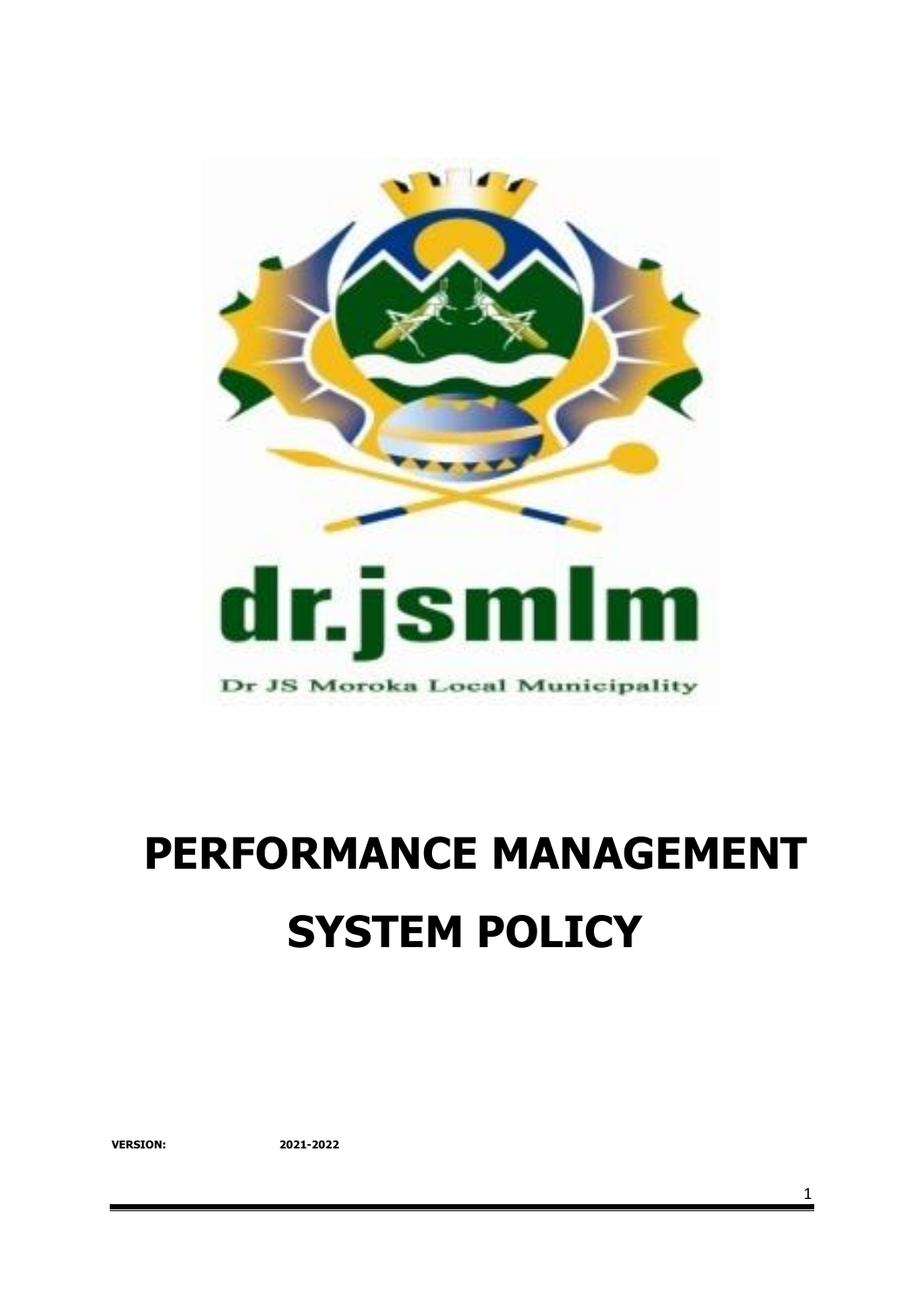#### **1. PREAMBLE**

This document describes the process to be followed for individual performance management of all employees within the Dr JS Moroka Local Municipality. It outlines how individual performance management is to be operated and managed from the planning stage through to the stages of performance review and reporting.

A critical part of building a well capacitated Performance Management System is to establish a sound theoretical foundation, it is imperative to have a mutual understanding of Performance Management concepts. Given the above statement it is essential for the Municipality to develop and adopt a policy on Performance Management. This will assist the Municipality to implement a system of accountability by measuring the performance and effectiveness of Council.

#### **2. INTRODUCTION**

The White Paper on Local Government (1998) proposed the introduction of Performance Management Systems (PMS) in Local Government as a tool to progress in service delivery. It states that Integrated Development Planning (IDP), Budgeting and Performance Management (PM) are powerful tools that can assist municipalities to develop an integrated perspective on development in their areas. It also enables municipalities to focus on priorities within an increasingly complex and diverse set of demands and to direct resources allocations and institutional systems to a new set of development objectives.

Chapters 6 of the MSA require municipalities to:

- Establish a PMS that is commensurate with its resources, best suited to its circumstances and in line with priorities, objectives, indicators and targets contained in its IDP
- Set appropriate key performance indicators (KPIs) as a yardstick for measuring performance, including outcomes and impact, with regard to the municipality's development priorities and objectives set out in its IDP
- Monitor, measure and review performance based on indicators linked to the IDP
- Take steps to improve performance with regard to those development priorities and objectives where performance targets are not met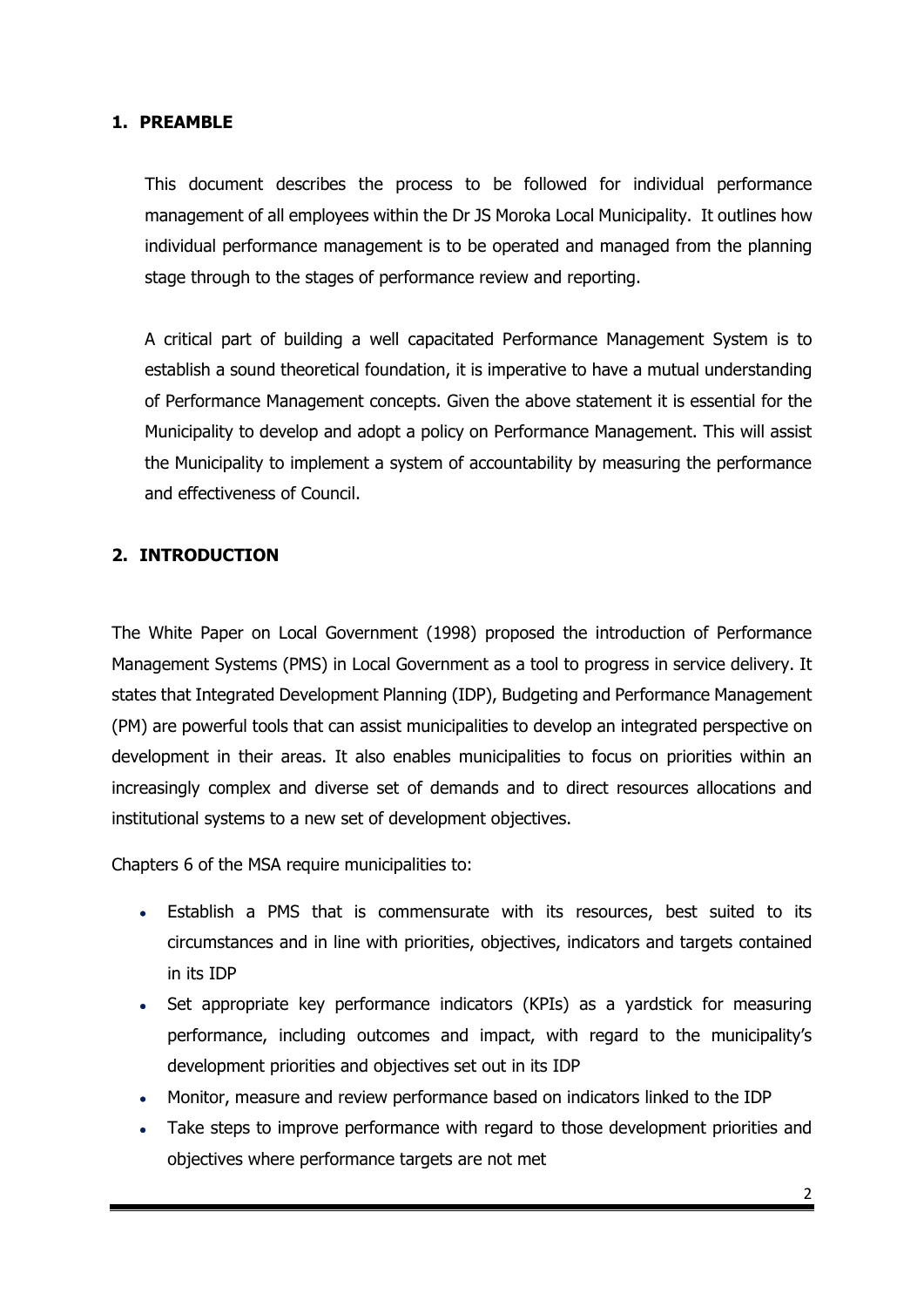- Establish a process of regular reporting to Council, other Political Office bearers and staff of the municipality, the public and other organs of the state
- Develop a PMS that will serve as an early warning indicator of under-performance
- Conduct an internal audit on performance reports and the report be audited by the Auditor-General
- Involve the community in setting indicators and targets and reviewing municipal performance

Incorporate and report on a set of general indicators prescribed nationally by the Minister responsible for Local Government.

## **3. PURPOSE OF PERFORMANCE MANAGEMENT SYSTEM**

The primary purpose of this Performance Management Policy and Framework is to continue giving effect to the provisions contained in the Local Government: Municipal System Act 32 of 2000 (the Act) Sections 38, 39, 40 & 41.

This policy is also aimed at providing guidelines, framework and standards on how performance of the municipality and that of individuals, can be monitored, measured, improved and maintained in order to enhance efficiency, effectiveness and improve service delivery.

The aim of the performance management system is not to amend or contradict the conditions of employment as agreed by the South African Local Government Bargaining Council rather to augment, by adding and encouraging participation by all employees within the municipality with regard to rewarding exceptional performance and correcting poor unsatisfactory performance.

This policy is also aimed at providing guidelines and standards on how performance of the municipality and that of individuals, can be monitored, measured, improved and maintained in order to enhance efficiency, effectiveness and improve service delivery. This shall be done as guided by clause 26 of 01 August 2006 of the Government Gazette no. 29089 whereby:

(1) The employee agrees to participate in the performance management system that the employer adopts or introduces for the municipality.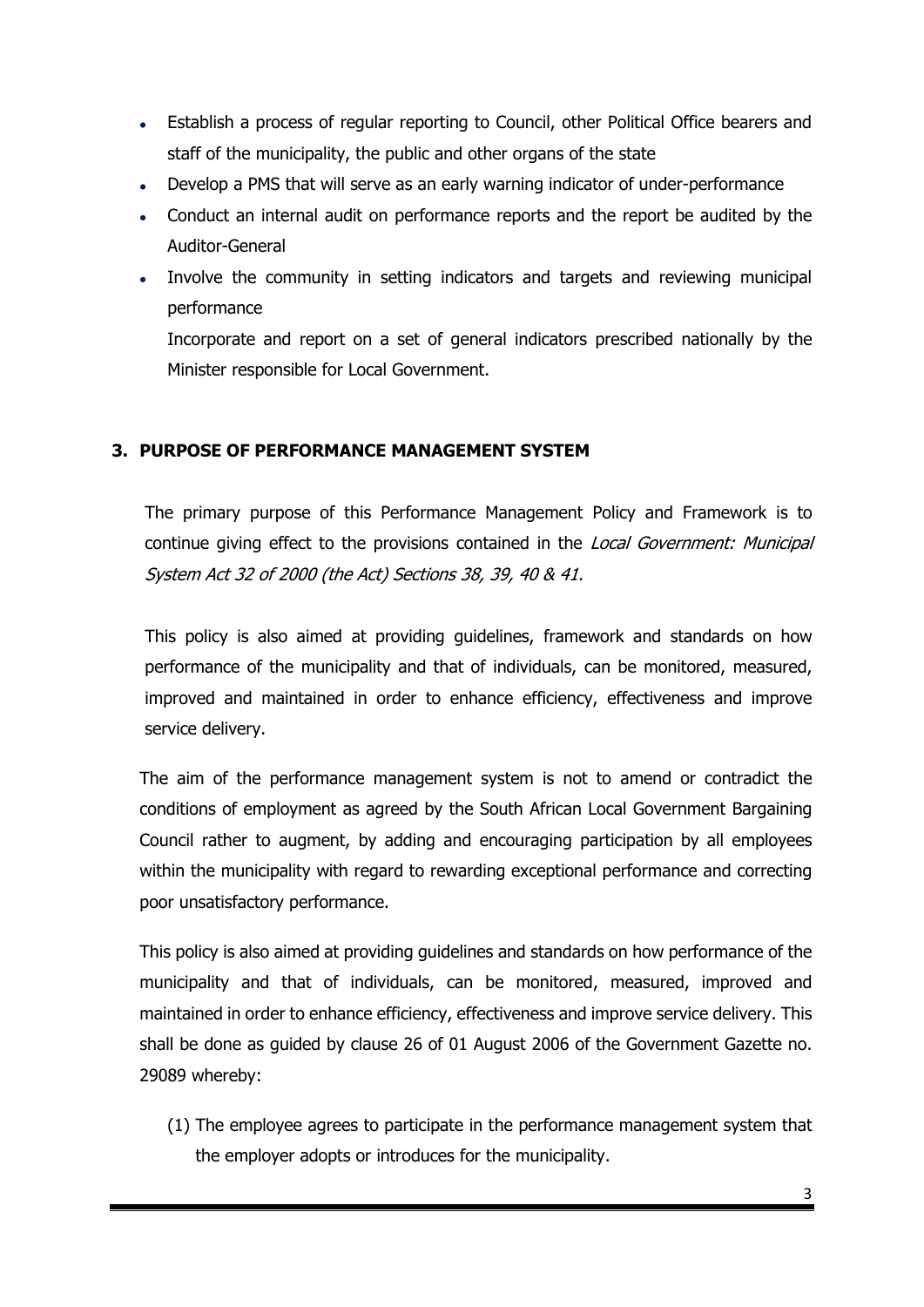- (2) The employee accepts that the purpose of the performance management system will be to provide a comprehensive system with specific performance standards to assist the employer, management and municipal staff to perform to the required standards.
- (3) The employer will consult the employee about specific performance standards that will be included in the performance management system as applicable to the employee.
- (4) The employee undertakes to actively focus towards the promotion and implementation of the KPA's, including special projects relevant to the employee's responsibilities within the local government framework.
- (5) The criteria upon which the performance of the employee must be assessed consist of two components namely, the Key Performance Areas (KPA) and the Core Competency Requirements (CCR), both which must be contained in the performance agreement. The employee must be assessed against both components, with a weighting of 80:20 allocated to KPA's and CCR's. Each area of assessment will be weighed and will contribute a specific part to a total score. The KPA's covering the main areas of work will account for 80% and the CCR's will account for 20% of the final assessment.

## **4. OBJECTIVES OF PERFORMANCE MANAGEMENT SYSTEM**

- To maintain legislative alignment with other spheres of government
- To improve municipal service delivery performance
- To clarify expectations of what individuals are required to achieve towards attaining targets
- To enhance a sound working relationship between Managers and Employees
- To identify and reward staff who renders exceptional performance
- To identify staff who renders unsatisfactory performance and provide appropriate remedial intervention
- To provide a mechanism for identifying and linking training needs to performance management
- To instil a performance orientated culture throughout the municipality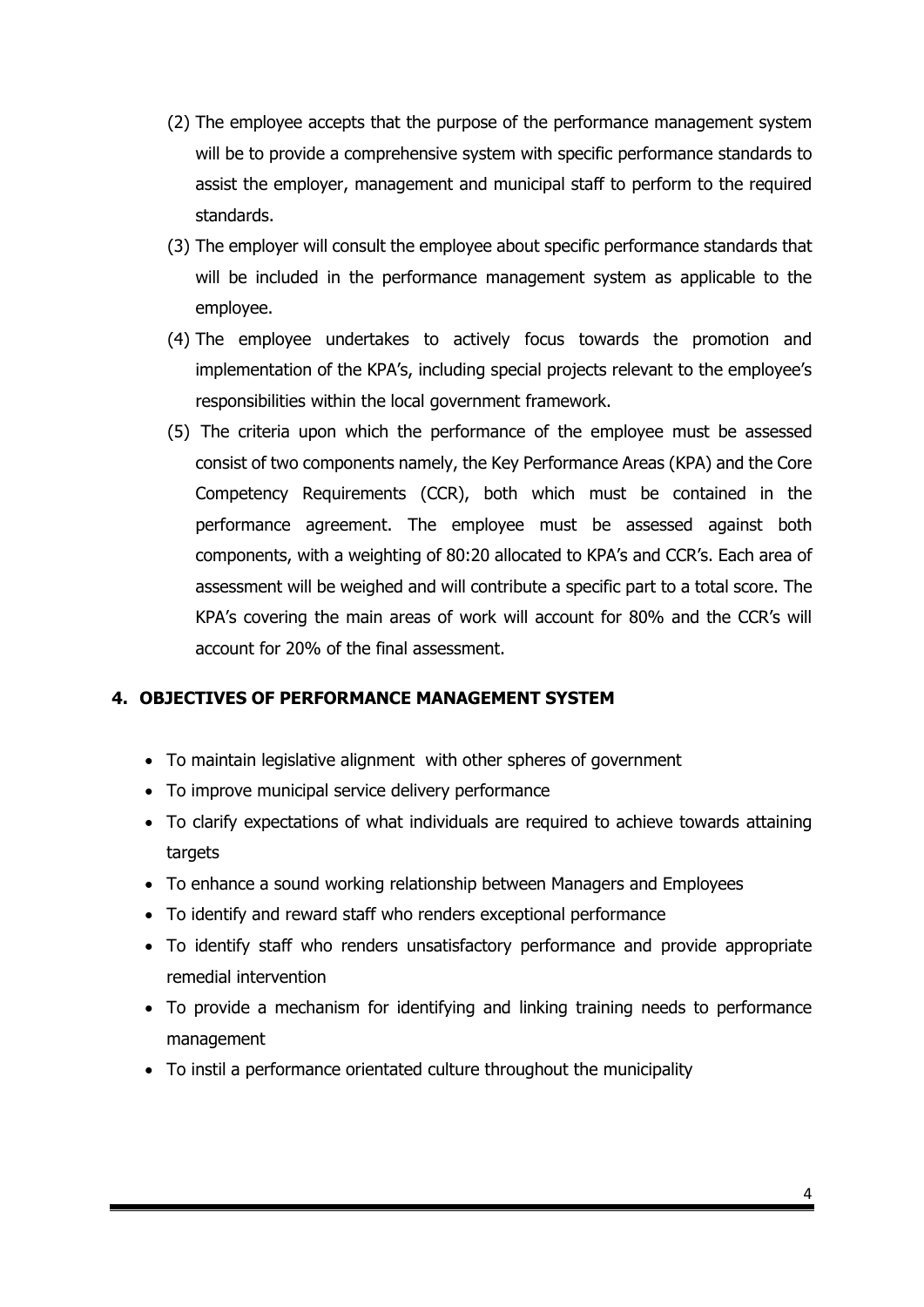#### **5. DEFINITION OF TERMS**

In the Local Government: Municipal Performance Regulation for Municipal Managers and Managers Directly Accountable to Municipal Managers, 2006, a word or phrase to which a meaning has been assigned in the Local Government: Municipal System Act, 2000 (Act No.32 Of 2000), has that meaning and, unless the context otherwise indicates:

"**Employee**"- means a person employed by a municipality.

"**Employer**"-means the municipal Council employing a person as a municipal manager or as a manager directly accountable to a municipal manager and as represented by the mayor, executive mayor or municipal manager as the case may be.

"**Employment Contract**"- means a contract as contemplated in Section 56 of the Act.

"**Performance Agreement**"- means an agreement as contemplated in Section 56 of the Act and,

"**The Act**"- means the Local Government Municipal Systems Act, 2000.

**"PMS"** – means the performance management systems is used to ensure that all segments of the municipality work together to achieve the goals and targets set for the municipality.

**"IDP"**- means a clearly defined 5-year strategic plan for the municipality that should be reviewed annually.

**"KPA"**- means Key areas of responsibility.

**"KPI"**- means qualitative or quantitative measures that tell us whether the municipality is making progress towards achieving the desired objectives and results.

**"Objectives"**- means statements about the outcomes the municipality wants to achieve.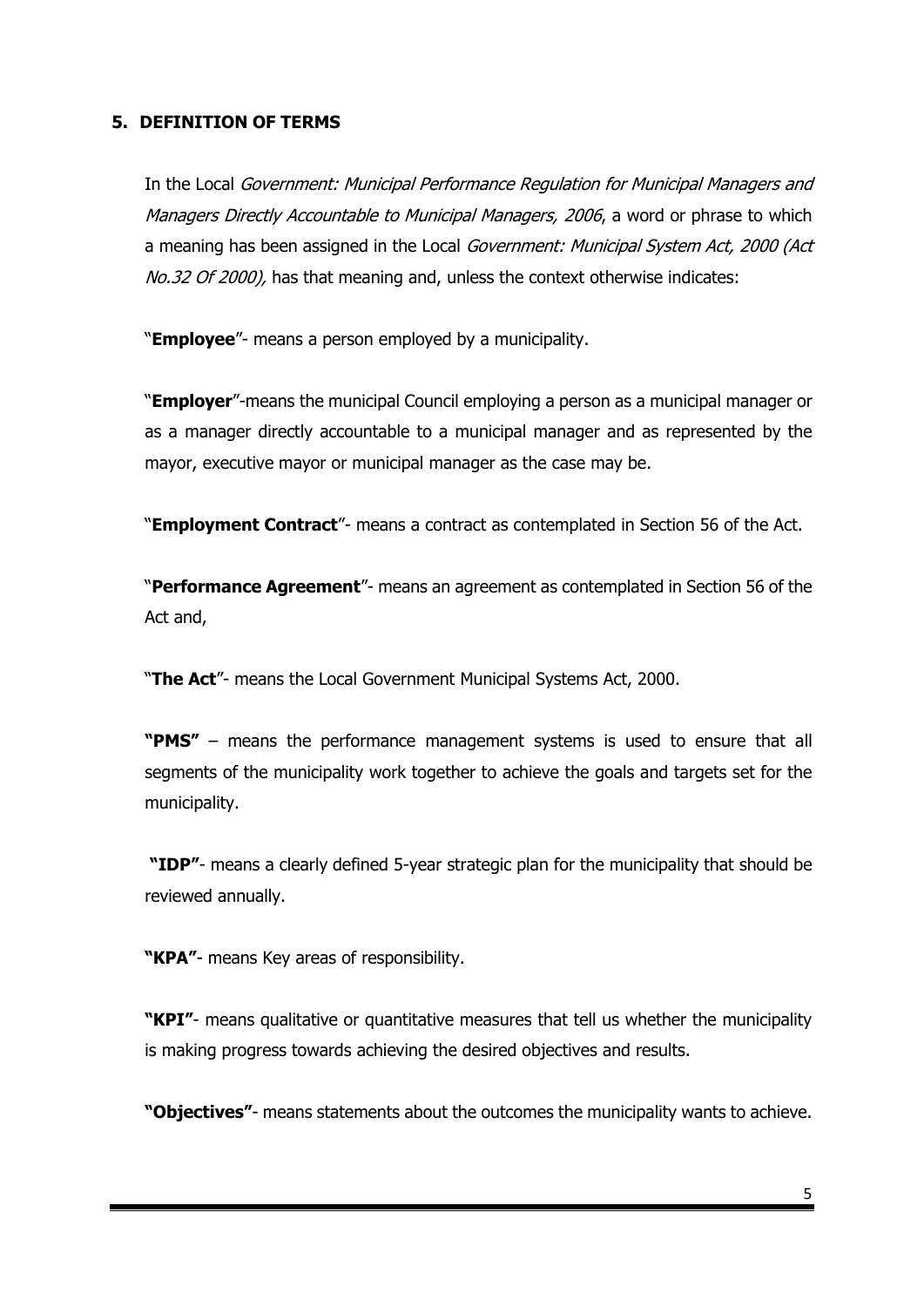**"Input indicators"**- means indicators that measures resources, economy and efficiency.

**"Output indicators"**- means indicators that measures whether a set of activities yield results or not.

**"Outcome indicators"**- means measuring the broader results and impact of services to communities.

**"Targets"**- means the level of performance to be achieved at a specific period.

**"Baseline indicators"**- means indicating the status quo before the start of a programme, the base from which progress will be measured.

**"Benchmarking"**- means a process whereby an organisation of a similar nature uses each other's performance as a collective standard against which to measure their own performance.

**"Reviews"** - Assessments or Appraisals or Examine or Analyse or Evaluate

#### **Interpretation of Acronyms**

| IA         | <b>Internal Audit</b>                           |
|------------|-------------------------------------------------|
| IDP        | <b>Integrated Development Plan</b>              |
| <b>KPA</b> | Key Performance Area                            |
| <b>CCR</b> | Core Competency Requirement                     |
| KPI        | Key Performance Indicator                       |
| LLF        | Local Labour Forum                              |
| MEC-       | Member of the Executive Council                 |
| MFMA -     | Municipal Finance Management Act                |
| MSA.       | <b>Municipal Systems Act</b>                    |
| AC         | <b>Audit Committee</b>                          |
| <b>PMS</b> | Performance Management System                   |
| SALGA-     | South African Local Government Association      |
| SDBIP -    | Service Delivery and Budget Implementation Plan |
| <b>POE</b> | Portfolio of Evidence                           |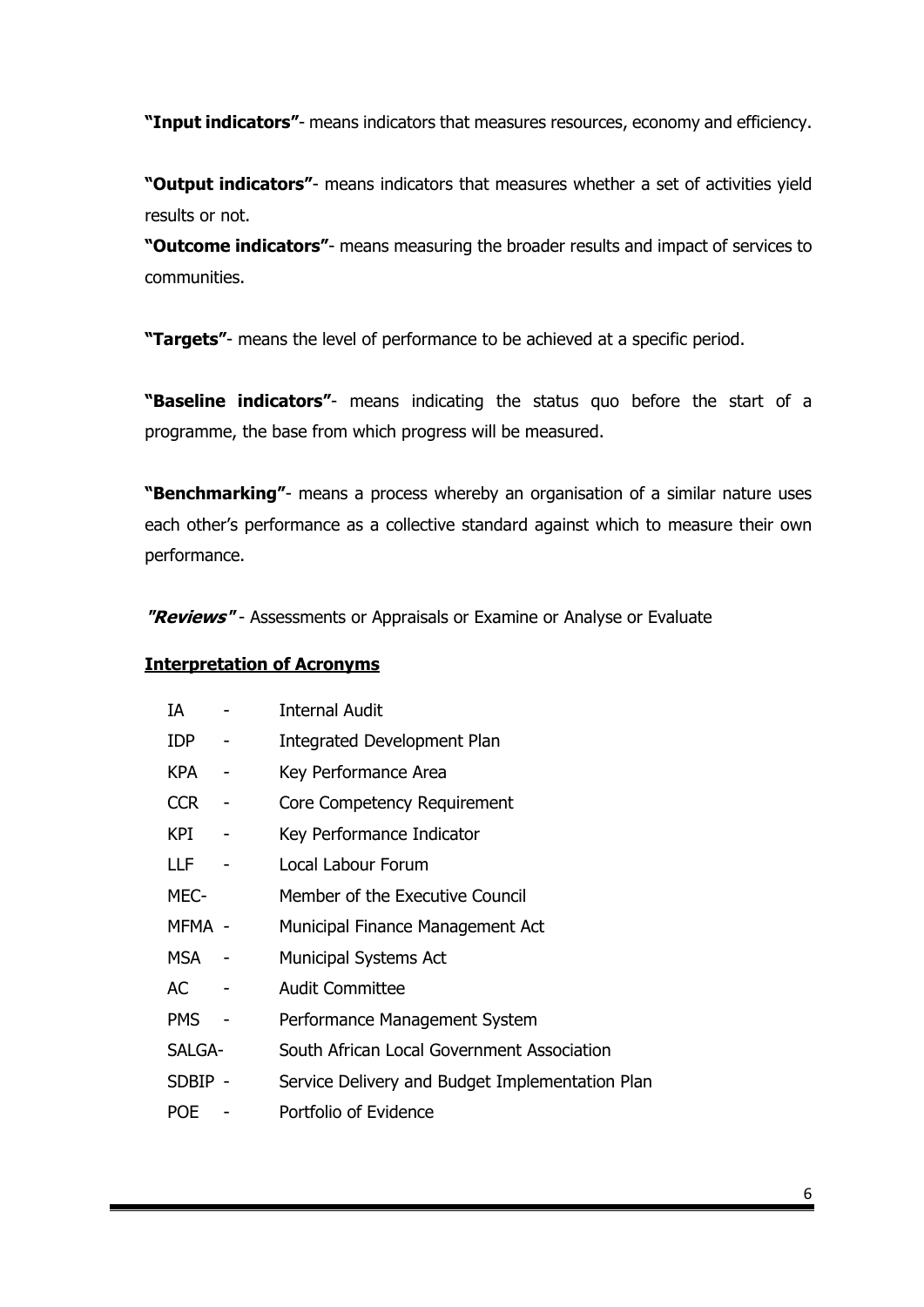#### **6. DEFINITION OF PERFORMANCE MANAGEMENT SYSTEM**

Performance Management is a tool used to drive organisational performance through the alignment of individual performance objectives and targets with organizational objectives and targets. It is also a management tool to plan, monitor, and measure and review performance indicators to ensure efficiency, effectiveness in service delivery by the municipality. It is also a communication process that assists managers in providing a motivating climate for employees to achieve high standards of performance.

PMS is also an on-going day-to-day participative process that is intended to ensure a common understanding of performance expectations, improve employees' competencies by managing poor performance, recognise and reward outstanding performance.

## **7. SCOPE OF APPLICATION**

As of 2021/2022 financial year this policy is applicable to the following categories of employees:

- Municipal Manager or Accounting Officer
- Managers Directly Accountable to the Municipal Manager in terms of Section 56 (1) (a)(i)(ii) of the Local Government Municipal Systems Act, No 32 of 2000 and **Regulations**
- Employees between Task Grade  $18 15$  (Deputy Managers; Chief Internal Auditor; Assistant managers)

#### **8. LEGISLATIVE FRAMEWORK**

The principles that have guided government and municipalities to effect the essential changes in Municipal Performance Management policies are contained in the Constitution (1996), the White Paper on Local Government as well as the Batho Pele White Paper (1998). Section 195 of the Constitution states: Public Administration must be governed by the democratic values and Principles enshrined in the Constitution.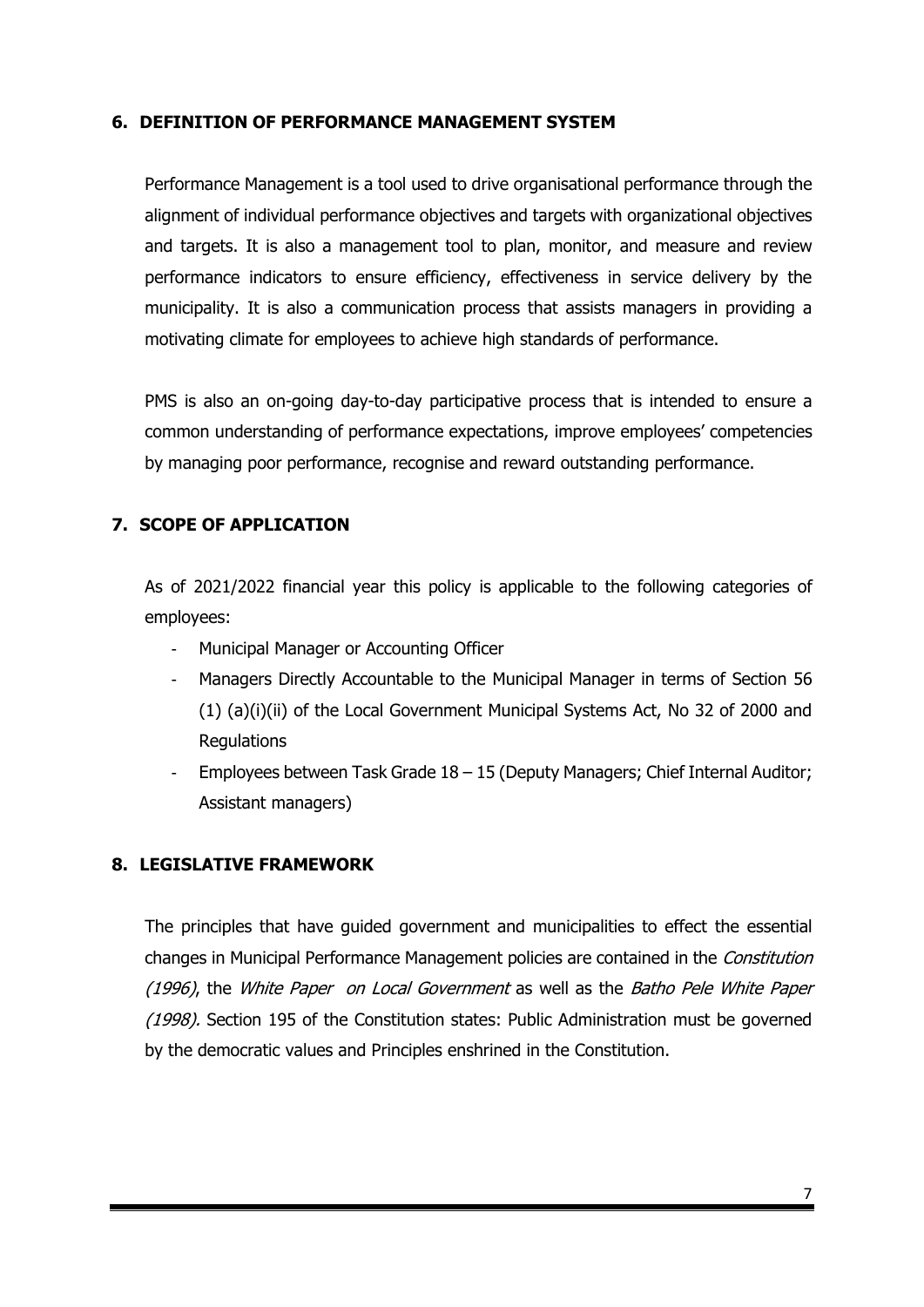This policy development has been guided by the following Legislative Framework:

- The Constitution of the Republic of South Africa, Act 108 of 1996
- White Paper on Local Government: GG 18739 of 13 March 1998
- Local Government: Municipal Systems Act No 32 of 2000
- Municipal Planning and Performance Management Regulations 2001
- Local Government: Municipal Finance Management Act No. 56 of 2003
- Municipal Performance Regulations for Municipal Managers and Managers Directly Accountable to Municipal Manager: 2006

This Performance Management Systems Policy and Framework aims to fully comply and adhere with the Local Government: Municipal Performance Regulations for Municipal Managers and Managers directly accountable to Municipal Managers, 2006.

# **9. POLICY SUBJECT**

## **9.1. Principles Governing Performance Management**

The municipality shall manage performance in a consultative, supportive and nondiscriminatory manner, to enhance organizational efficiency, effectiveness, and accountability for the use of resources and achievement of objectives of the Municipal IDP objectives.

- 9.1.1 The Performance Management System must be simple, user-friendly and suitable for the municipality.
- 9.1.2 The system needs to be implementable within the resources of the municipality (Time, Institutional, Financial and Technical resources)
- 9.1.3 It should be transparent, open and allow for accountability at all levels.
- 9.1.4 The system needs to be efficient and sustainable.
- 9.1.5 Performance Management should therefore open an on-going communication regarding performance between Supervisors and Employees.
- 9.1.6 Performance Management must be a way of working, self-evaluation and reflection of streamlined municipal aspects.
- 9.1.7 It should be unquestionable in its precision, objectivity and consistency.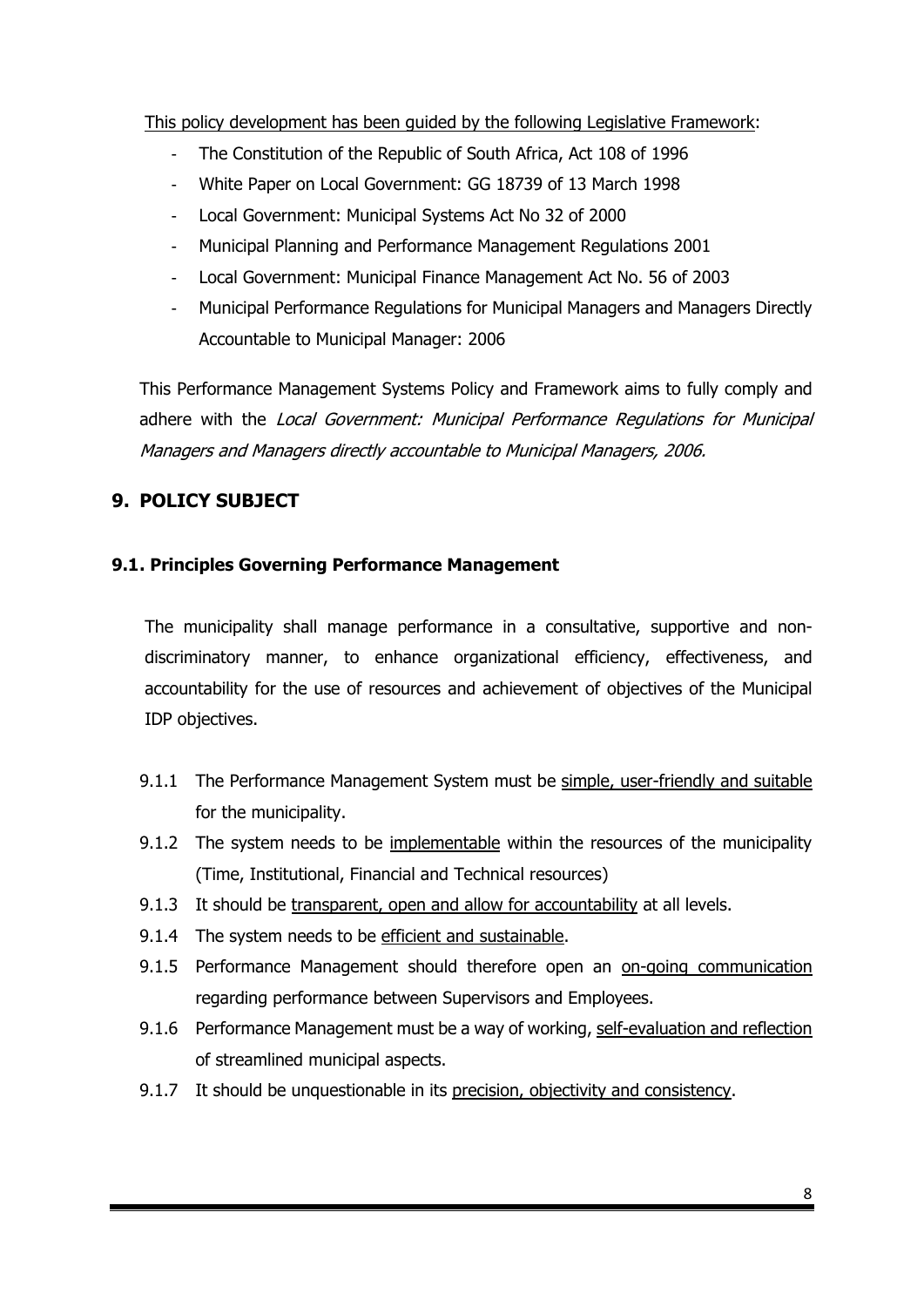- 9.1.8 Performance Management process shall link Performance Plans of all staff members to the Municipal SDBIP and IDP as well as to their Personal Development Plans.
- 9.1.9 Performance Management processes shall be developmental not punitive and allow for recognising of fully effective, outstanding performance and also respond to performance that is not satisfactory.
- 9.1.10 It should link performance to reward and recognition (incentives)
- 9.1.11 Assist employees with poor performance through other programmes of the municipality that is; Training and Development, and the Employee Wellness Programmes.
- 9.1.12 PMS should provide Managers and Supervisors at all levels, the Municipal Manager, Portfolio Committees and the Executive Committee, with early warning of performance targets that cannot be reached and take corrective action.
- 9.1.13 It should promote feedback.
- 9.1.14 The system should provide reliable information on the progress made by the municipality in achieving the objectives as set out in the IDP.
- 9.1.15 It should promote a culture of performance management among its political structures, political office bearers and administration.

| <b>STAKEHOLDERS</b>    | <b>INVOLVEMENT</b>                 | <b>BENEFITS</b>                                   |  |
|------------------------|------------------------------------|---------------------------------------------------|--|
|                        | <b>COUNCIL</b>                     |                                                   |  |
| <b>Executive Mayor</b> | Facilitate the development of a    | Optimum<br>equitable<br>and<br>service            |  |
|                        | long term vision regarding the IDP | delivery                                          |  |
|                        | and PMS                            |                                                   |  |
| Mayoral                | Provides strategic awareness and   | Promotes<br>public<br>awareness<br>and            |  |
| Committee              | manage the development of the      | satisfactions                                     |  |
|                        | <b>IDP and PMS</b>                 |                                                   |  |
| Portfolio              | Manage the implementation of the   | <b>of</b><br><b>Facilitates</b><br>the<br>process |  |
| Committee              | strategy.                          | benchmarking and collaboration with               |  |
| (Section 80            | monitor<br>Review<br>the<br>and    | other municipalities                              |  |
| Committee)             | implementation of the IDP and PMS  |                                                   |  |

## **10. ROLES AND RESPONSIBILITIES**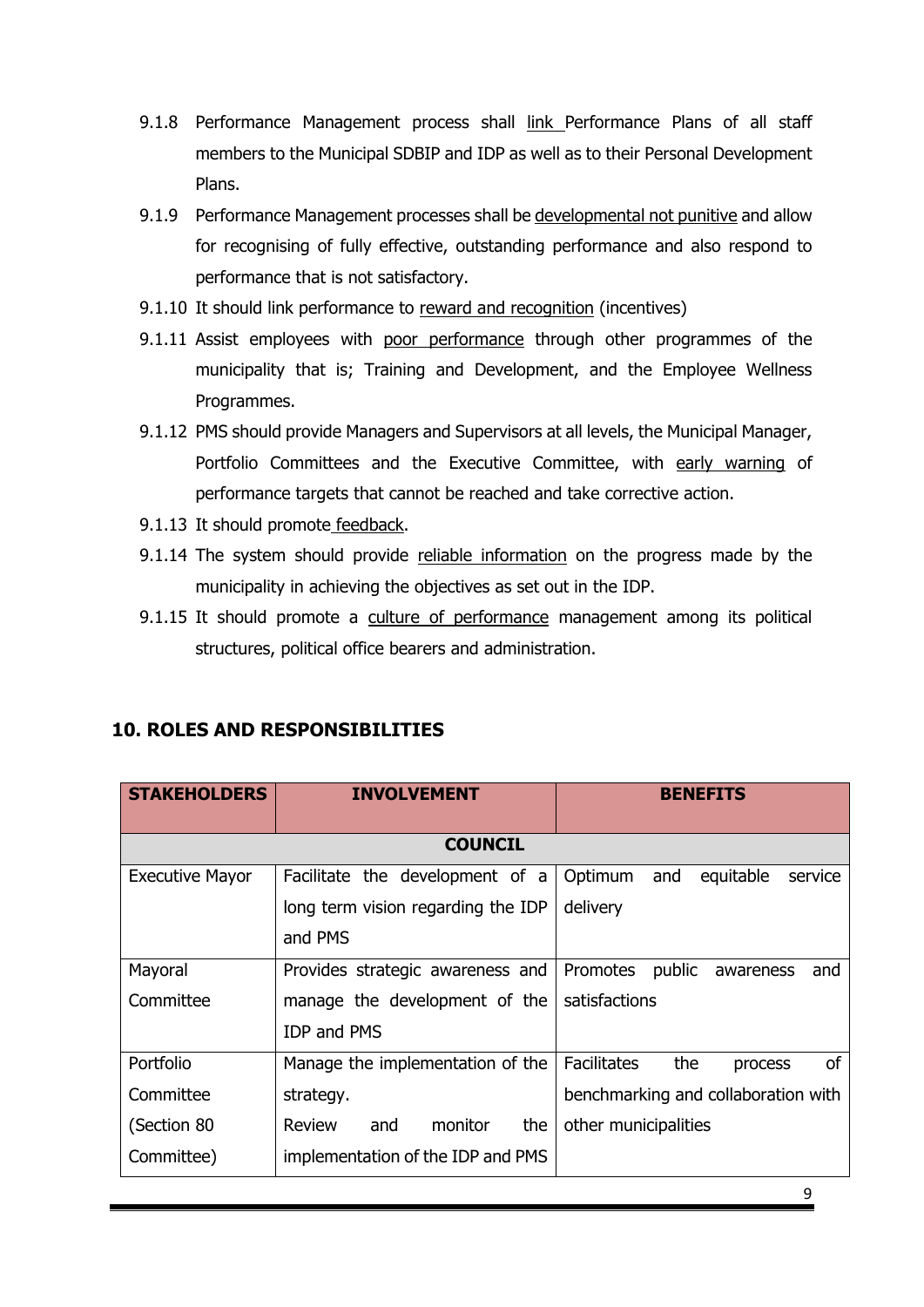| Council               | Adopt the PMS policy and approve              | Provides a<br>mechanism for<br>the         |
|-----------------------|-----------------------------------------------|--------------------------------------------|
|                       | the IDP.                                      | monitoring,<br>implementation<br>and       |
|                       | Monitor performance                           | review of PMS and IDP.                     |
|                       | <b>MUNICIPAL OFFICIALS</b>                    |                                            |
| Municipal             | Ensure the implementation of the              | Clarifies goals, targets and work          |
| Manager               | IDP and PMS.                                  | expectations<br>of<br>the<br>executive     |
|                       | Communicates with the Executive               | management team, other senior              |
|                       | Mayor and Management Team                     | managers,<br>line<br>managers<br>and       |
|                       |                                               | individual employees.                      |
| Management            | Manage departmental business or               | Facilitates<br>the<br>identification<br>of |
| Team                  | operational plans and performance             | training and development needs at          |
|                       |                                               | different levels in the municipality       |
| Line Managers         | Implement<br>the<br>departmental              | Provides an objective basis upon           |
|                       | business or operational plans and             | which to reward good performance           |
|                       | monitor the individual performance            | and correcting under-performance           |
|                       | plans                                         |                                            |
| Individual            | individual<br>performance<br>Execute          | Mechanism<br>for<br>early<br>warning       |
| <b>Employees</b>      | plans                                         | check and<br>indicators to<br>ensure       |
|                       |                                               | compliance                                 |
|                       |                                               |                                            |
| <b>Internal Audit</b> | Assess the functionality and legal            | Enhances the credibility of the PMS        |
|                       | compliance of the PMS                         | and IDP.                                   |
|                       |                                               | Enhances the status and role of            |
|                       |                                               | <b>Internal Audit</b>                      |
|                       |                                               |                                            |
|                       |                                               |                                            |
|                       |                                               |                                            |
|                       |                                               |                                            |
|                       |                                               |                                            |
|                       | <b>COMMUNITY OR PUBLIC</b>                    |                                            |
| Representative        | Inform<br>the<br>identification<br>of         | Provide a platform for the community       |
| forums                | community priorities.                         | or public to inform and communicate        |
|                       | involvement<br>Public<br>service<br><i>in</i> | with Council                               |
|                       | delivery of the municipality                  |                                            |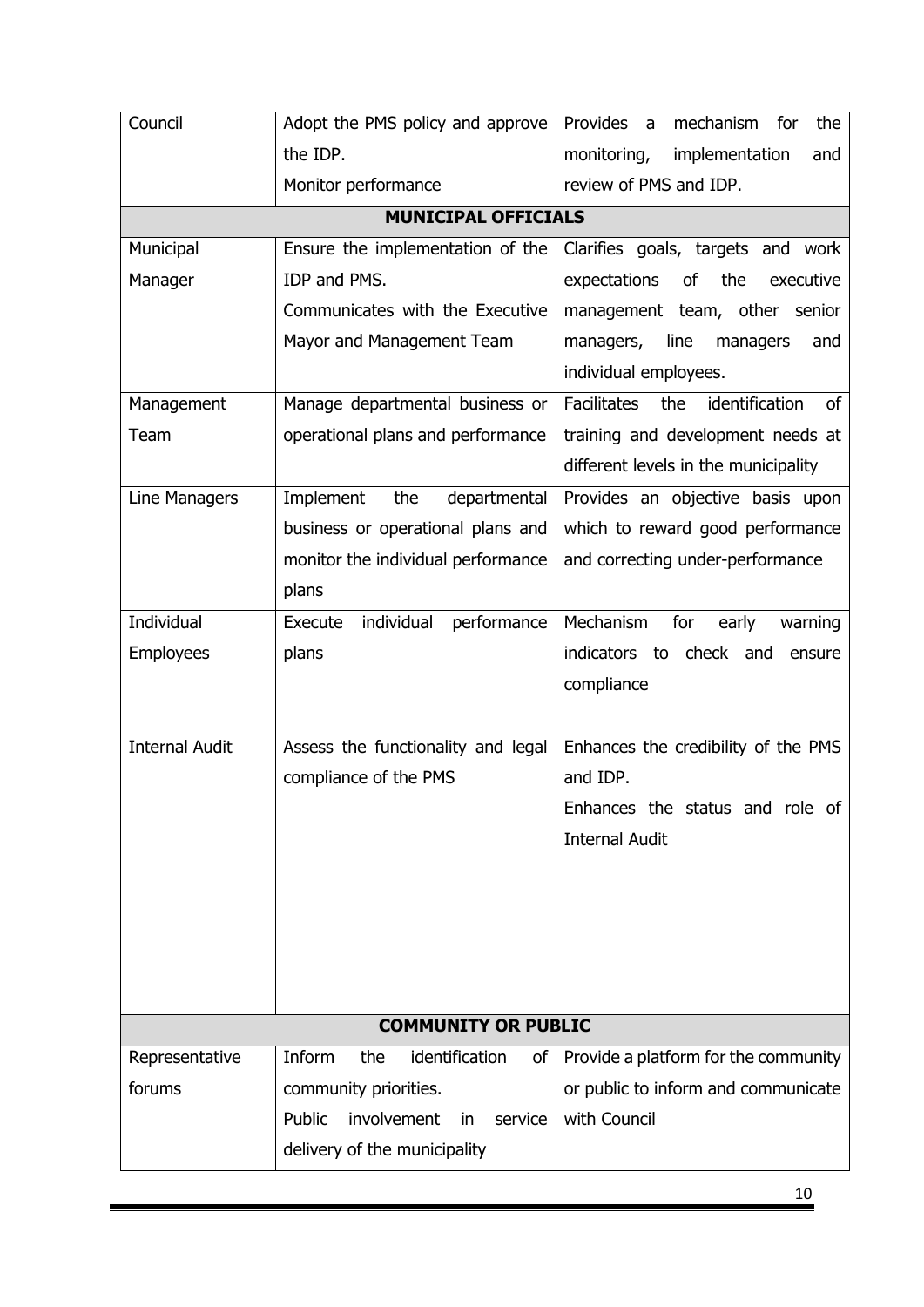|                        | <b>OTHER PARTNERS</b>                        |                                                                                                             |  |
|------------------------|----------------------------------------------|-------------------------------------------------------------------------------------------------------------|--|
| <b>Auditor General</b> | Ensure legal compliance                      | Provides warning signals of under-<br>performance which can provide pro-<br>active and timely interventions |  |
| Performance            | Independent<br>audit<br>legal<br>on          | Provides warning signals of under-                                                                          |  |
| /Audit Committee       | compliance<br>quarterly<br>and               | performance                                                                                                 |  |
|                        | performance reports                          |                                                                                                             |  |
| <b>National</b>        | Prescribe relevant legislation.              | Provides information and advice                                                                             |  |
| /Provincial            | Provides PMS advice.                         |                                                                                                             |  |
| Treasury               | Evaluate PMS.                                |                                                                                                             |  |
| <b>COGTA</b>           | Support the implementation of PMS            | Provides support to municipalities                                                                          |  |
| <b>SALGA</b>           | <b>PMS</b><br>Facilitate<br>compliance<br>to | Support to municipalities in<br>the                                                                         |  |
|                        | requirements.                                | implementation of PMS                                                                                       |  |
|                        | Provides advice and support                  |                                                                                                             |  |
|                        | municipalities                               |                                                                                                             |  |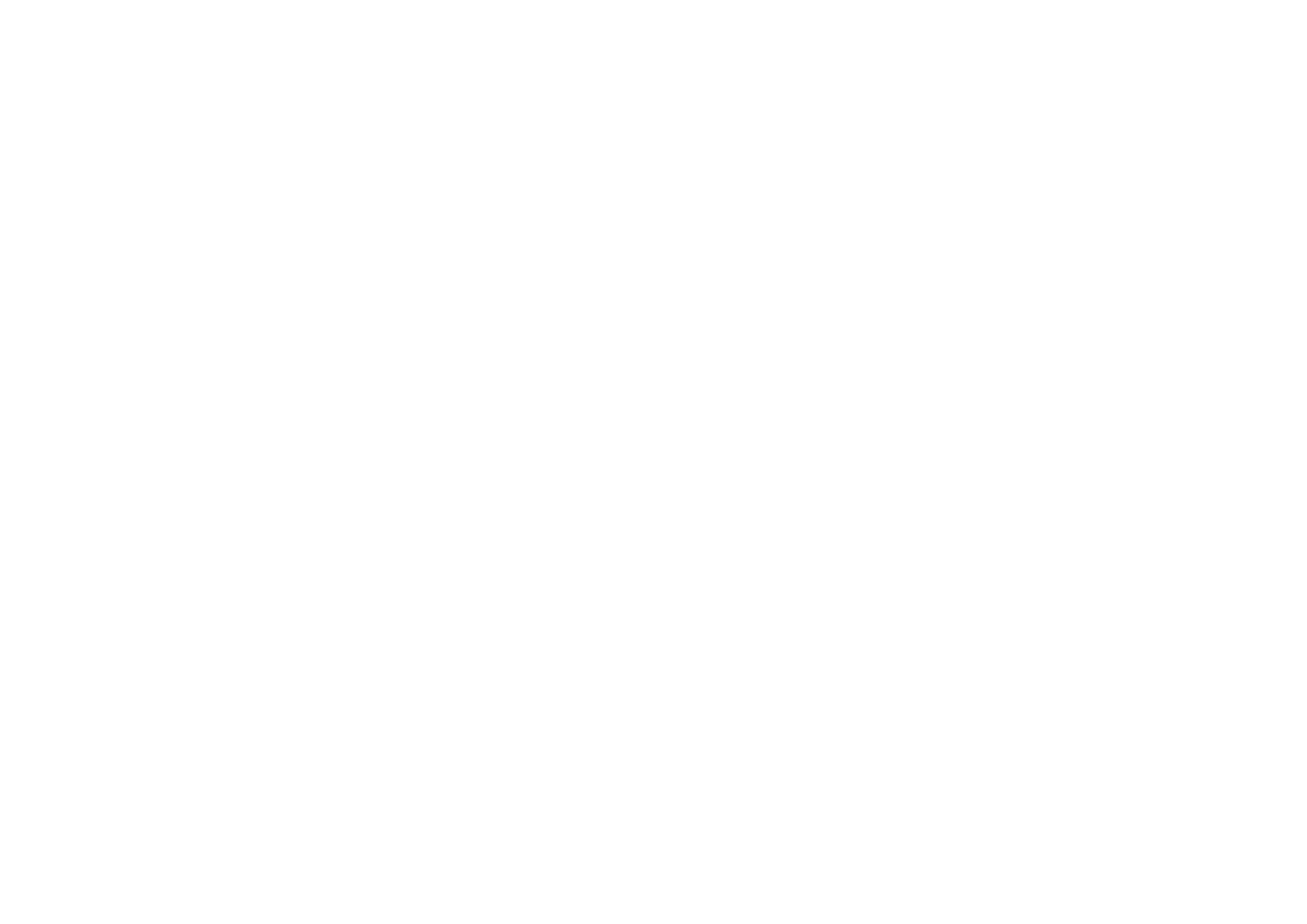#### **DETAILED ROLES AND RESPONSIBILITIES OF STAKEHOLDERS WITHIN THE PERFORMANCE MANAGEMENT SYSTEM**

#### **MUNICIPAL COUNCIL**

| <b>PLANNING</b>                 | MONITORING, ANALYSIS AND MEASUREMENT |                                      |                                        |
|---------------------------------|--------------------------------------|--------------------------------------|----------------------------------------|
|                                 | <b>REVIEW</b>                        | <b>REPORTING</b>                     | <b>ASSESSMENT</b>                      |
| * Approves KPA's and            | *Approves the annual review          | * Receives audited performance       | * Assesses and approves the municipal  |
| objectives in the Integrated    | programme of the IDP                 | reports from the Executive Mayor     | annual audit plan and any substantial  |
| Development Plan                | * Approves the Top level SDBIP       | twice a year                         | changes to it                          |
| * Approves the PMS policy       | *Approves changes to the             | * Reports on the municipal           | * Receive performance reports directly |
| *Assigns the responsibility for | SDBIP and budget adjustment          | performance to the community at      | from the Audit Committee               |
| the management of the PMS to    | *Approves any changes to the         | least twice a year                   | * Assess and approves the              |
| the Executive Mayor             | priorities, objectives, key          | *Approves recommendations for the    | recommendations of the Performance     |
|                                 | performance indicators and           | improvement of the performance       | Audit Committee with regard to         |
|                                 | performance targets of the           | management system                    | improvement in the performance of the  |
|                                 | municipality                         | * Annually receives the appraisal of | municipality or improvement of the     |
|                                 | *Consider the oversight reports      | the Municipal Manager and Section    | performance management system itself   |
|                                 | from the oversight committees.       | 56 Managers' performance             |                                        |
|                                 |                                      | * Receives performance audit reports |                                        |
|                                 |                                      | from the Auditor-General and         |                                        |
|                                 |                                      | approves implementation of its       |                                        |
|                                 |                                      | recommendations                      |                                        |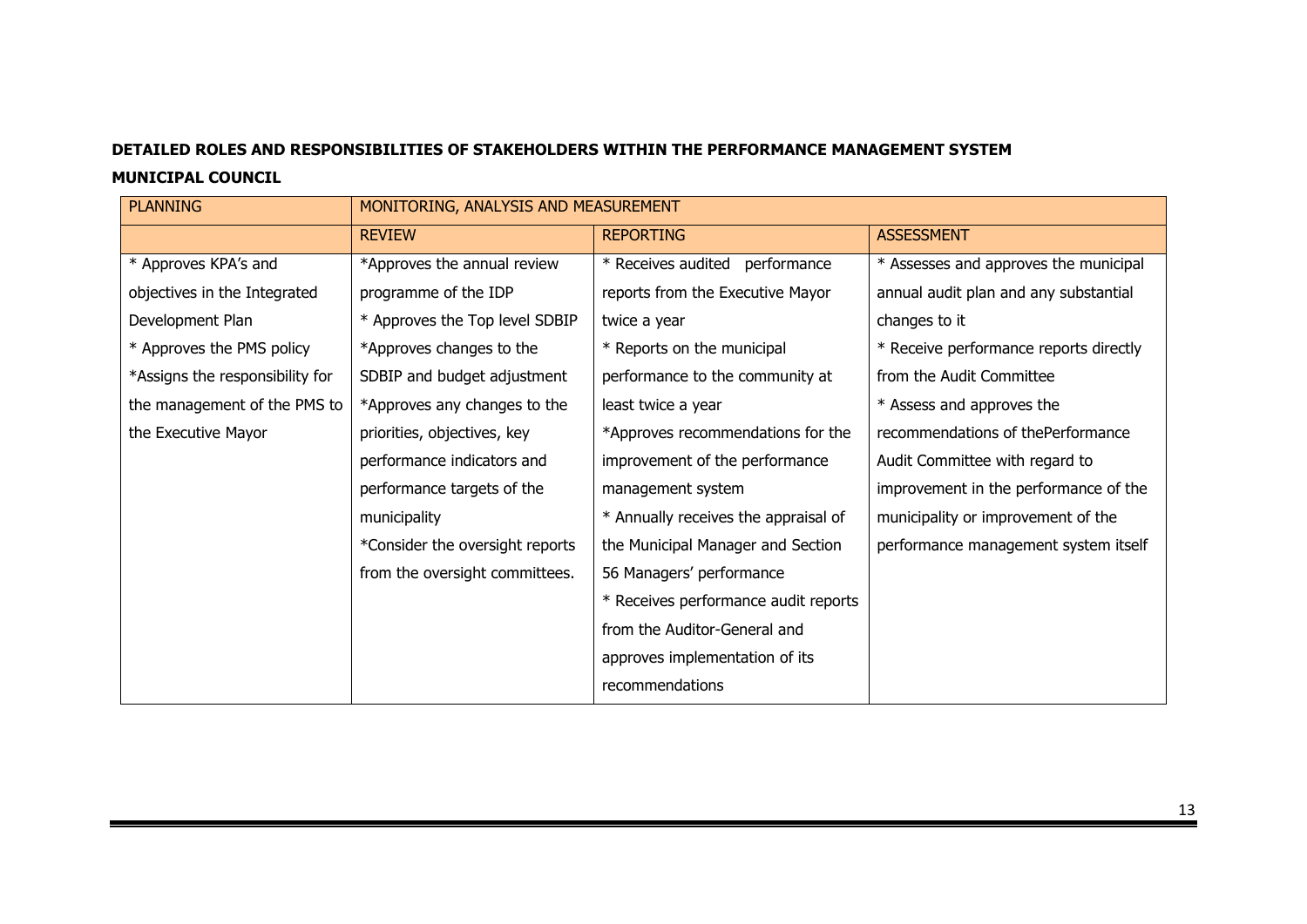|  | * Submits the municipal annual        |  |
|--|---------------------------------------|--|
|  | report to the Auditor General and the |  |
|  | <b>MEC</b>                            |  |

**EXECUTIVE MAYOR**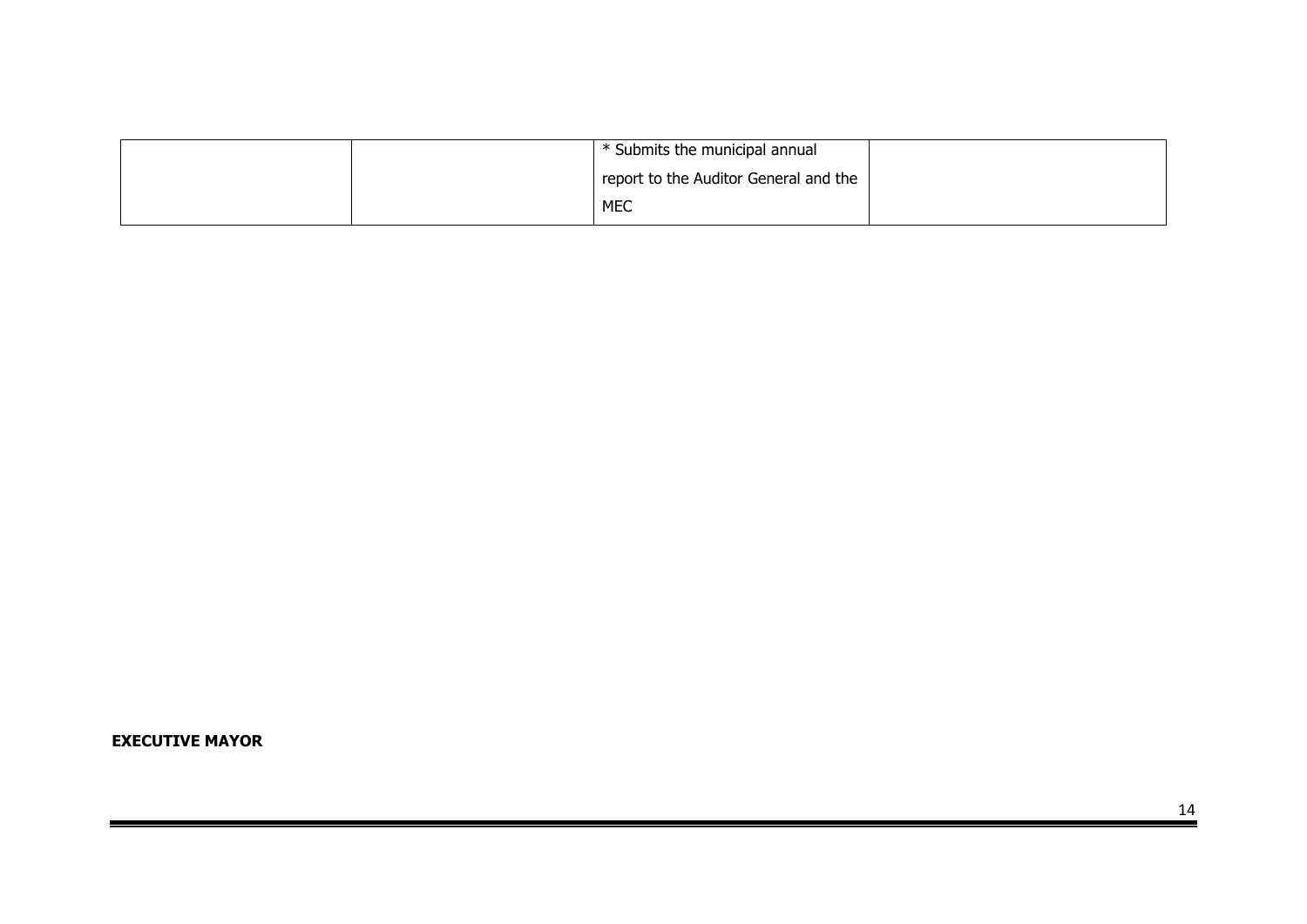| <b>PLANNING</b>                       | MONITORING, ANALYSIS AND MEASUREMENT   |                                |                                    |  |
|---------------------------------------|----------------------------------------|--------------------------------|------------------------------------|--|
|                                       | <b>REVIEW</b>                          | <b>REPORTING</b>               | <b>ASSESSMENT</b>                  |  |
| *Submits priorities and objectives of | *Proposes to Council the annual        | * Receives monthly budget      | * Assesses municipal budget        |  |
| the Integrated Development Plan to    | review programme of the IDP,           | statements                     | expenditure and submits any        |  |
| Council for approval                  | including the review of key            | *Receives performance reports  | substantial changes to council for |  |
|                                       | performance indicators and             | quarterly from the MM.         | approval                           |  |
| *Submits the PMS policy framework     | performance targets.                   |                                |                                    |  |
| for approval                          |                                        | * Receives performance reports |                                    |  |
|                                       |                                        | twice a year from the          |                                    |  |
| * Approves the Service Delivery and   | *Proposes the annual performance       | Performance AuditCommittee     | * Assess and approves the          |  |
| Budget Implementation Plans (SDBIP).  | improvement measures of the            |                                | implementation of the              |  |
|                                       | municipality as part of the municipal  | * Receives monthly and         | recommendations of the internal    |  |
| * Enters into a performance           | strategic or organizational scorecard. | quarterly reports from the     | auditor with regard to             |  |
| agreement with the Municipal          | * Quarterly evaluates the performance  | Municipal Manager on the       | improvement in the performance     |  |
| Manager on behalf of the Municipal    | of the municipality against adopted    | performance of managers and    | of the municipality or             |  |
| Council.                              | KPIs and targets                       | the rest of the staff          | improvement of the performance     |  |
|                                       |                                        |                                | management system itself.          |  |
| * Assigns the responsibility for the  |                                        | * Receives the annual Section  |                                    |  |
| management of the PMS to the          | * Quarterly reviews the performance    | 46 reports from the Municipal  | * Receives and assess              |  |
| Municipal Manager                     | of the departments to improve the      | Manager before submission to   | performance audit report(s) from   |  |
|                                       | economy, efficiency and effectiveness  | council, Auditor General and   | the Auditor General and            |  |
| * Tables the budget and the SDBIP to  | of the municipality                    | <b>MEC</b>                     | management comments and            |  |
| Council for approval                  |                                        |                                | make recommendations to            |  |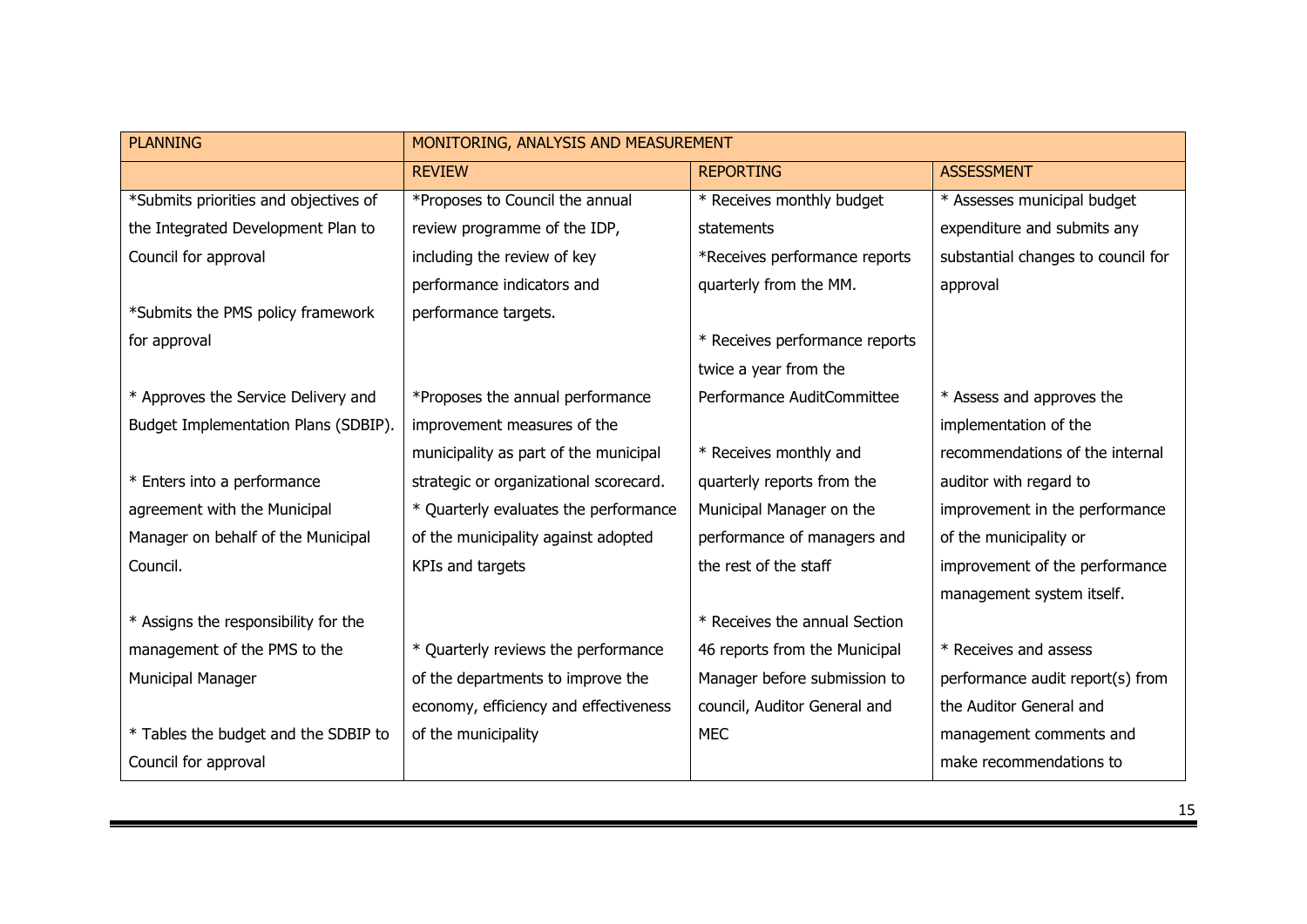| * Quarterly and annually evaluates the | * Report to council on the mid- | Council on addressing whatever |
|----------------------------------------|---------------------------------|--------------------------------|
| performance of the Municipal Manager   | term review and the annual      | audit queries raised therein   |
|                                        | report on the performance of    |                                |
|                                        | the municipality.               |                                |
|                                        |                                 |                                |
|                                        |                                 |                                |
|                                        |                                 |                                |
|                                        |                                 |                                |
|                                        |                                 |                                |
|                                        |                                 |                                |
|                                        |                                 |                                |
|                                        |                                 |                                |
|                                        |                                 |                                |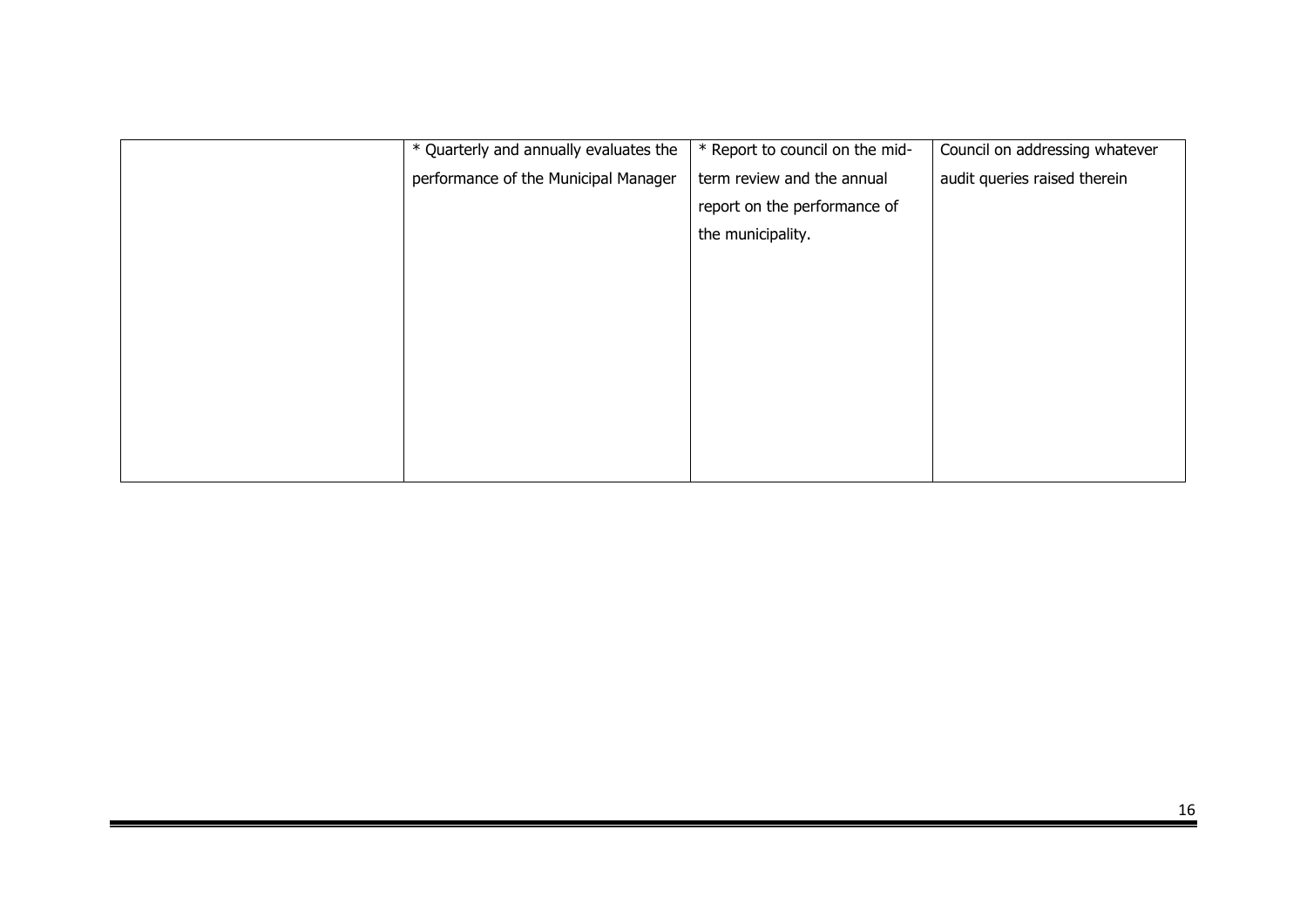## **MUNICIPAL MANAGER**

| <b>PLANNING</b>              | <b>IMPLEMENTATION</b>           | MONITORING, ANALYSIS AND MEASUREMENT |                                |                          |  |
|------------------------------|---------------------------------|--------------------------------------|--------------------------------|--------------------------|--|
|                              |                                 | <b>REVIEW</b>                        | <b>REPORTING</b>               | <b>ASSESSMENT</b>        |  |
| *Coordinates the process     | * Manages the overall           | *Formulates the annual               | *Receives performance reports  | *Formulates the          |  |
| of needs identification and  | implementation of the IDP       | review programme of the              | quarterly from the internal    | municipal annual audit   |  |
| prioritization among all     |                                 | IDP, including the review of         | auditor                        | plan                     |  |
| stakeholders, including      | * Ensures that all stakeholders | key performance indicators           |                                |                          |  |
| community structures         | implement the provisions of     | and performance targets for          | *Receives performance reports  | *Assess and formulate    |  |
|                              | the PMS policy framework        | the consideration of Council         | twice a year from the          | appropriate responses to |  |
| *Coordinates the             |                                 | Committees and the                   | Performance Audit Committee    | the recommendations of   |  |
| formulation and revision of  | *Ensures that the               | <b>Executive Mayor</b>               |                                | the internal auditor and |  |
| the PMS policy framework     | Departmental scorecards and     |                                      | *Receives monthly              | the Performance Audit    |  |
|                              | departmental annual             | *Formulates the annual               | departmental performance       | Committee                |  |
| *Coordinates the             | programmes serve the            | performance improvement              | reports                        |                          |  |
| formulation and revision of  | strategic or organizational     | measures of the municipality         |                                | *Assess and formulate    |  |
| the municipality's strategic | scorecard of the municipality   | as part of the new municipal         | * Reports quarterly to the     | appropriate responses to |  |
| or organizational scorecard  |                                 | strategic or organizational          | Executive Mayor on the         | performance audit        |  |
|                              | *Ensures that annual            | scorecard                            | performance of Departments     | queries raised by the    |  |
| *Leads the process of the    | programmes are implemented      |                                      |                                | Auditor General and      |  |
| formulation and revision of  | according to the targets and    | *Quarterly reviews the               | *Reports on the implementation | make recommendations     |  |
| the Service Delivery and     | timeframes agreed to            | performance of departments           | of improvement measures        | to the Executive Mayor   |  |
| <b>Budget Implementation</b> |                                 | to improve the economy,              | adopted by the Executive Mayor |                          |  |
| Plans                        | *Implements performance         | efficiency and effectiveness of      | and Council                    |                          |  |
|                              | improvement measures            | the municipality                     |                                |                          |  |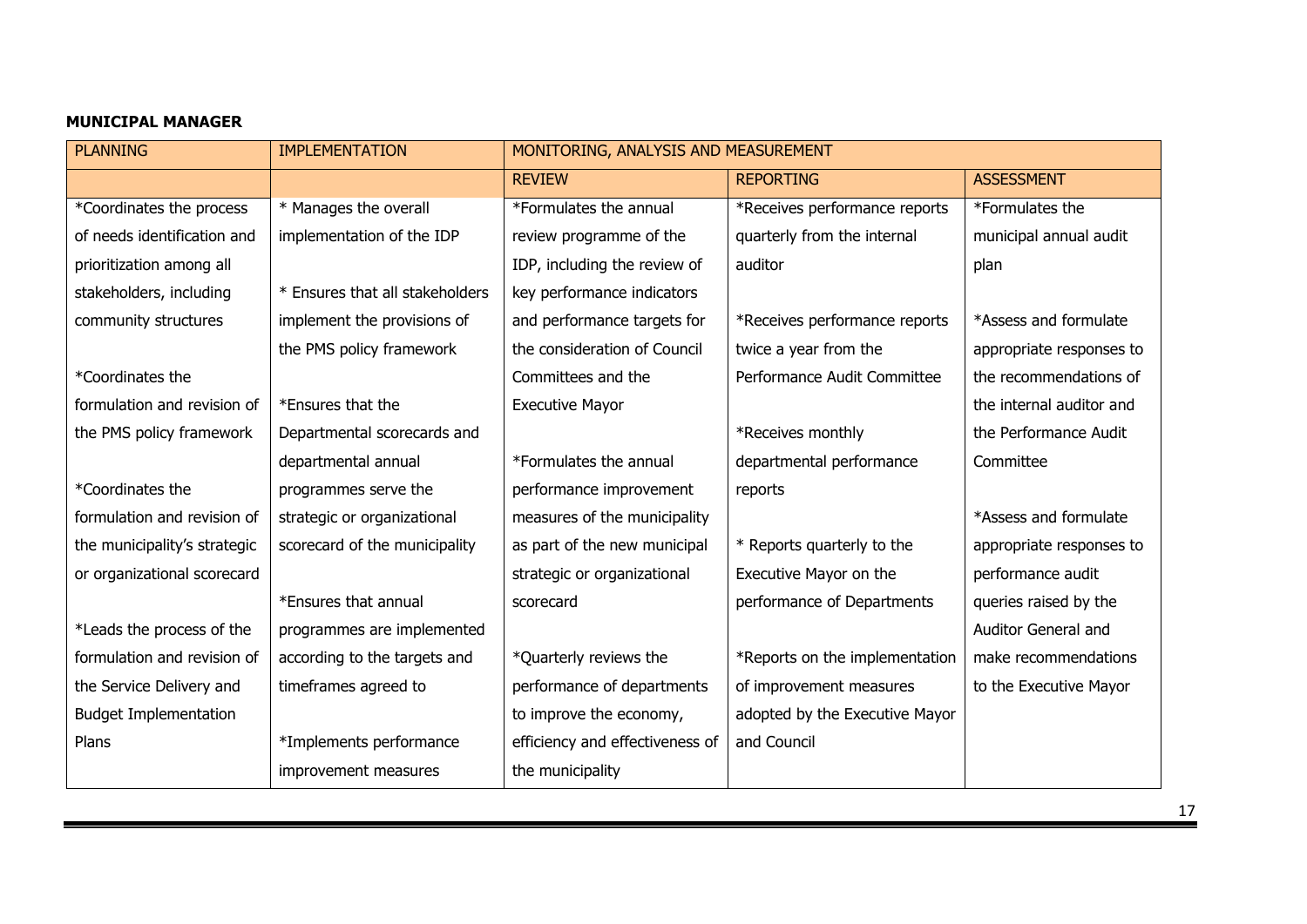| *Enters into performance | approved by the Executive    |                              | *Monthly, quarterly and      |
|--------------------------|------------------------------|------------------------------|------------------------------|
| agreements with Section  | Mayor and the Council        | *Quarterly and annually      | annually reports to the      |
| 56 Managers on behalf of |                              | evaluates the performance of | Executive Mayor on the       |
| Council                  | *Ensures that performance    | Section 56 Managers          | performance of Section 56    |
|                          | objectives in the Section 56 |                              | Managers and departments     |
|                          | Managers' performance        |                              |                              |
|                          | agreements are achieved      |                              | *Submit the municipal annual |
|                          |                              |                              | Section 46 report to the     |
|                          |                              |                              | <b>Executive Mayor</b>       |
|                          |                              |                              |                              |

#### **SECTION 79 COMMITTEES**

| <b>PLANNING</b>                  |                                                   | MONITORING, ANALYSIS AND MEASUREMENT |                                   |  |  |
|----------------------------------|---------------------------------------------------|--------------------------------------|-----------------------------------|--|--|
|                                  | <b>REVIEW</b>                                     | <b>REPORTING</b>                     | <b>ASSESSMENT</b>                 |  |  |
| * Advice the Executive Mayor on  | * Participate in the formulation of               | * Reports to the Executive Mayor on  | * Advise the Executive Mayor on   |  |  |
| priorities and objectives of the | the annual review programme of                    | the recommendations for the          | the implementation of the         |  |  |
| Integrated Development Plan      | the IDP, including the review of                  | improvement of the performance       | recommendations of the internal   |  |  |
|                                  | key performance indicators and                    | management system                    | auditor, the Performance Audit    |  |  |
|                                  | * Receive reports from the<br>performance targets |                                      | Committee and the Auditor-General |  |  |
|                                  |                                                   | departmental heads and section       |                                   |  |  |
|                                  |                                                   | managers on performance in their     |                                   |  |  |
|                                  |                                                   | respective service areas             |                                   |  |  |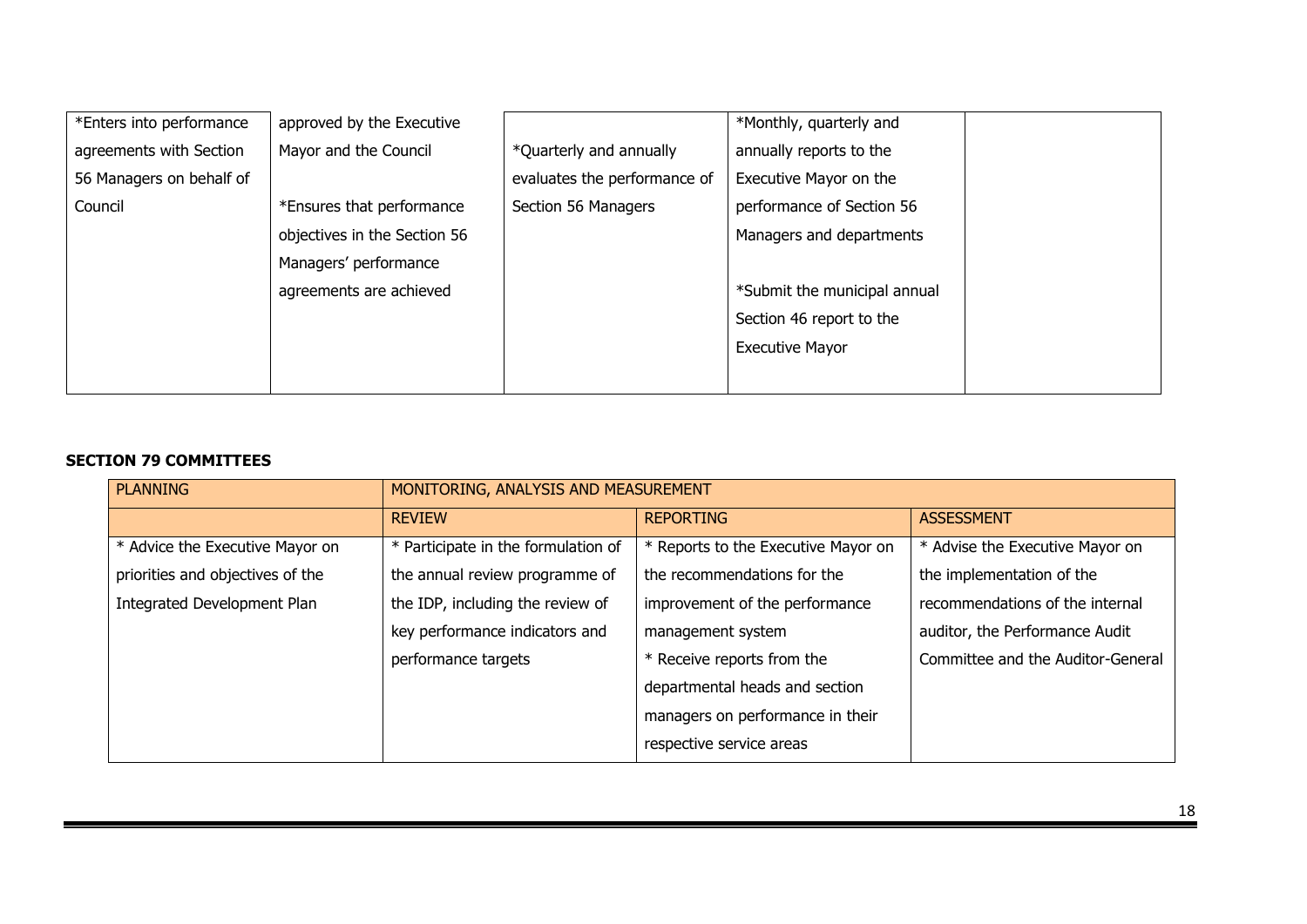## **SECTION 56 MANAGERS**

| <b>PLANNING</b>                 | <b>IMPLEMENTATION</b>   |                           | MONITORING, ANALYSIS AND MEASUREMENT |                           |  |
|---------------------------------|-------------------------|---------------------------|--------------------------------------|---------------------------|--|
|                                 |                         | <b>REVIEW</b>             | <b>REPORTING</b>                     | <b>ASSESSMENT</b>         |  |
| *Participate in the formulation | *Manage the             | *Quarterly and annually   | *Report on the                       | * Participate in the      |  |
| of the SDBIP and the municipal  | implementation of the   | review the performance of | implementation of                    | formulation of the        |  |
| strategic or organizational     | Departmental scorecards | the department            | improvement measures                 | response to the           |  |
| scorecard                       |                         |                           | adopted by the Executive             | recommendations of the    |  |
|                                 | *Ensure the performance | *Quarterly review         | Mayor and Council                    | internal auditor,         |  |
| *Manage subordinates'           | objectives in the       | performance of direct     |                                      | Performance Audit         |  |
| performance                     | performance agreements  | reports                   | *Annually report on the              | Committee and the Auditor |  |
|                                 | are achieved            |                           | performance of their                 | General                   |  |
| *Enter into performance         |                         |                           | departments                          |                           |  |
| agreements with the Municipal   |                         |                           |                                      |                           |  |
| Manager                         |                         |                           | *Receive bi-monthly                  |                           |  |
|                                 |                         |                           | performance reports from             |                           |  |
|                                 |                         |                           | section managers                     |                           |  |
|                                 |                         |                           |                                      |                           |  |
|                                 |                         |                           | *Reports monthly on                  |                           |  |
|                                 |                         |                           | progress                             |                           |  |

#### **NON-SECTION 56 MUNICIPAL EMPLOYEES**

| <b>PLANNING</b> | <b>IMPLEMENTATION</b> | MONITORING, ANALYSIS AND MEASUREMENT |                  |                   |
|-----------------|-----------------------|--------------------------------------|------------------|-------------------|
|                 |                       | <b>REVIEW</b>                        | <b>REPORTING</b> | <b>ASSESSMENT</b> |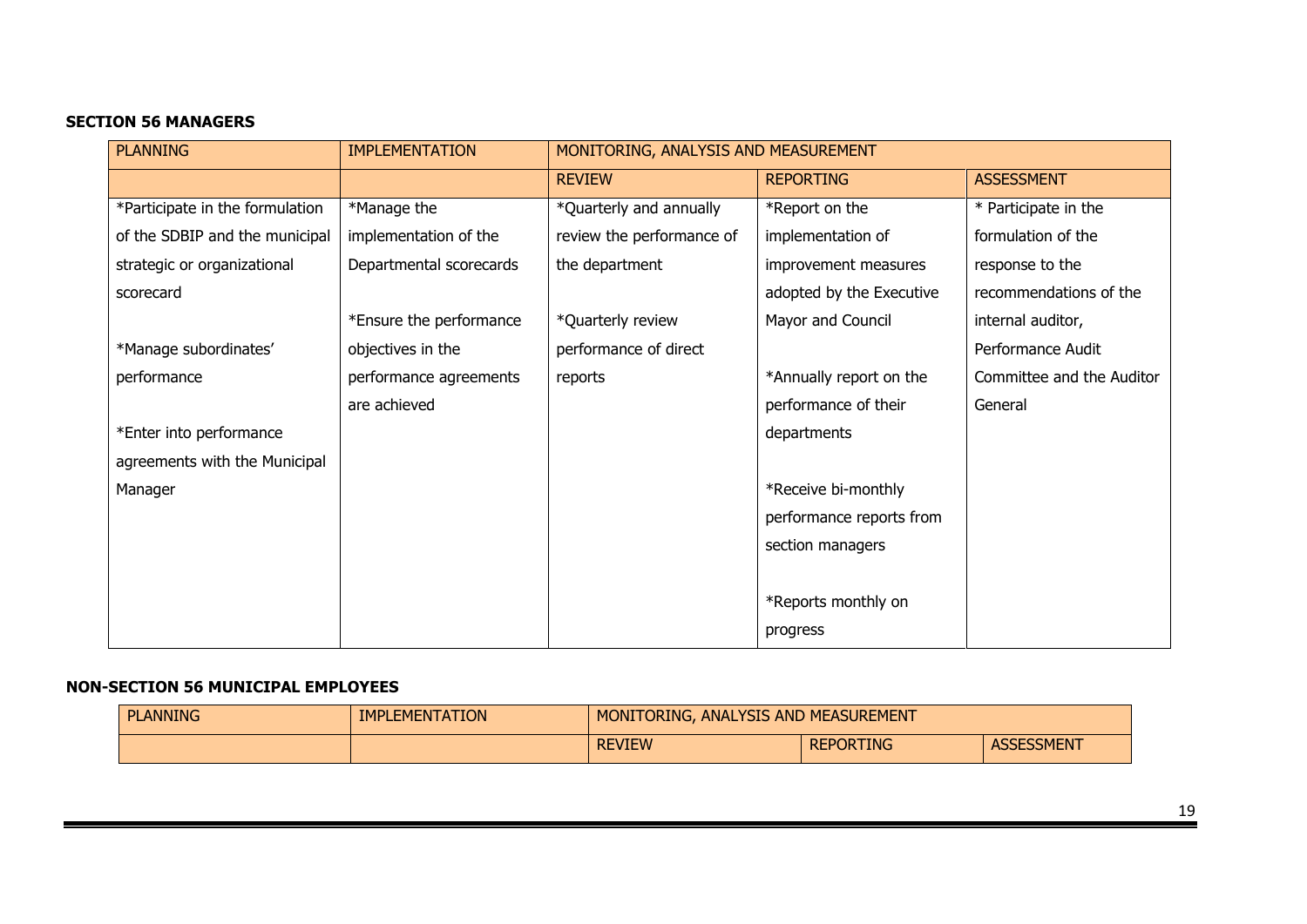| *Participate in identifying of   | * Execute individual work-plans | *Participate in the review of | *Report on progress on | *Assess           |
|----------------------------------|---------------------------------|-------------------------------|------------------------|-------------------|
| priorities and setting KPI's and |                                 | departmental plans            | achieving of own       | performance       |
| targets for the municipality's   | *Manage all information and     |                               | scorecard targets to   | review reports of |
| <b>IDP</b>                       | evidence required for           | *Participate in the review of | section managers       | own section       |
|                                  | performance measurement         | own performance               |                        |                   |
| *Participate in the              |                                 |                               |                        |                   |
| development of the               |                                 |                               |                        |                   |
| organizational and the           |                                 |                               |                        |                   |
| departmental scorecards          |                                 |                               |                        |                   |
|                                  |                                 |                               |                        |                   |
| *Participate in the              |                                 |                               |                        |                   |
| development of their own         |                                 |                               |                        |                   |
| performance scorecards           |                                 |                               |                        |                   |
|                                  |                                 |                               |                        |                   |

## **COMMUNITY**

| <b>PLANNING</b>                                          | <b>REVIEW</b>                            | <b>REPORTING</b>                       |
|----------------------------------------------------------|------------------------------------------|----------------------------------------|
| * Participate in the drafting and implementation of the  | *Participate in the annual review of     | * Receive annual performanceand budget |
| municipality's IDP through established forums            | performance through their involvement in | reports from council                   |
| * Participate in the setting of KPIs and targets for the | ward committee structures and customer   |                                        |
| municipality every year                                  | perception surveys.                      |                                        |
| * Make representations on the draft annual budget        |                                          |                                        |
|                                                          |                                          |                                        |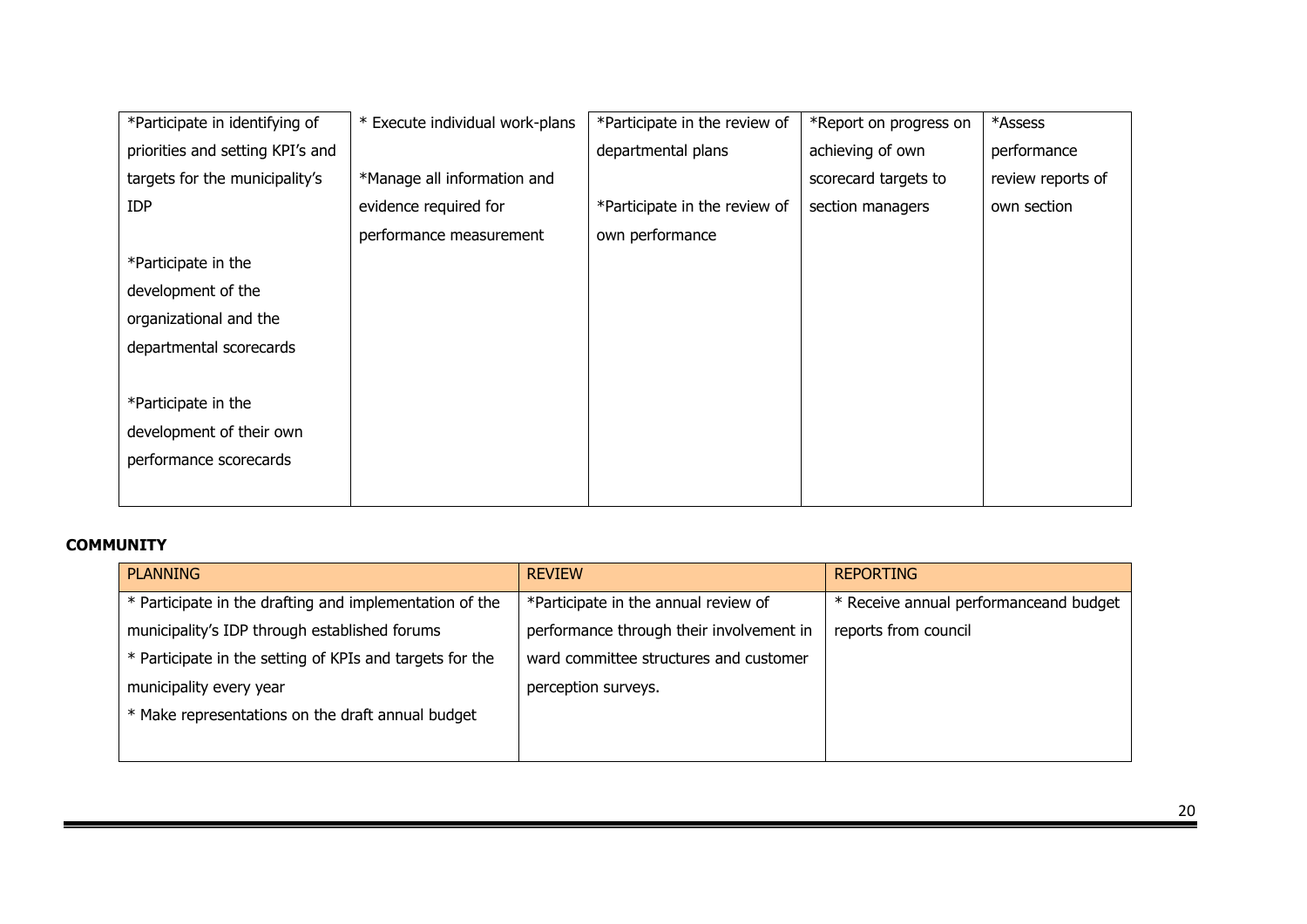#### **WARD COMMITTEES**

| <b>PLANNING</b>                                          | <b>REVIEW</b>                         | <b>REPORTING</b>                             |
|----------------------------------------------------------|---------------------------------------|----------------------------------------------|
| * Participate in the drafting and implementation of the  | *Participate in the annual review of  | * Receive quarterly performance reports from |
| municipality's IDP                                       | performance through their involvement | council                                      |
| * Participate in the setting of KPIs and targets for the |                                       |                                              |
| municipality every year                                  |                                       |                                              |
| * Make representations on the draft annual budget and    |                                       |                                              |
| report                                                   |                                       |                                              |

#### **ORGANIZED LABOUR**

| <b>PLANNING</b>                                          | <b>REVIEW</b>                      | <b>REPORTING</b>                               |
|----------------------------------------------------------|------------------------------------|------------------------------------------------|
| * Participate in the drafting and implementation of the  | *Participate in assessment and the | *Receive quarterly performance reports on      |
| municipality's IDP through established forums            | quarterly reviews of employee      | employee under-performance in the Local        |
|                                                          | performance and compilation of     | Labour Forum                                   |
| * Participate in the setting of KPIs and targets for the | departmental and organizational    |                                                |
| municipality every year                                  | performance review reports         | * Report on any negative effects of the PMS on |
|                                                          |                                    | employees                                      |
| * Participates and provide inputs in the drafting of the |                                    |                                                |
| organizational and departmental scorecards               |                                    |                                                |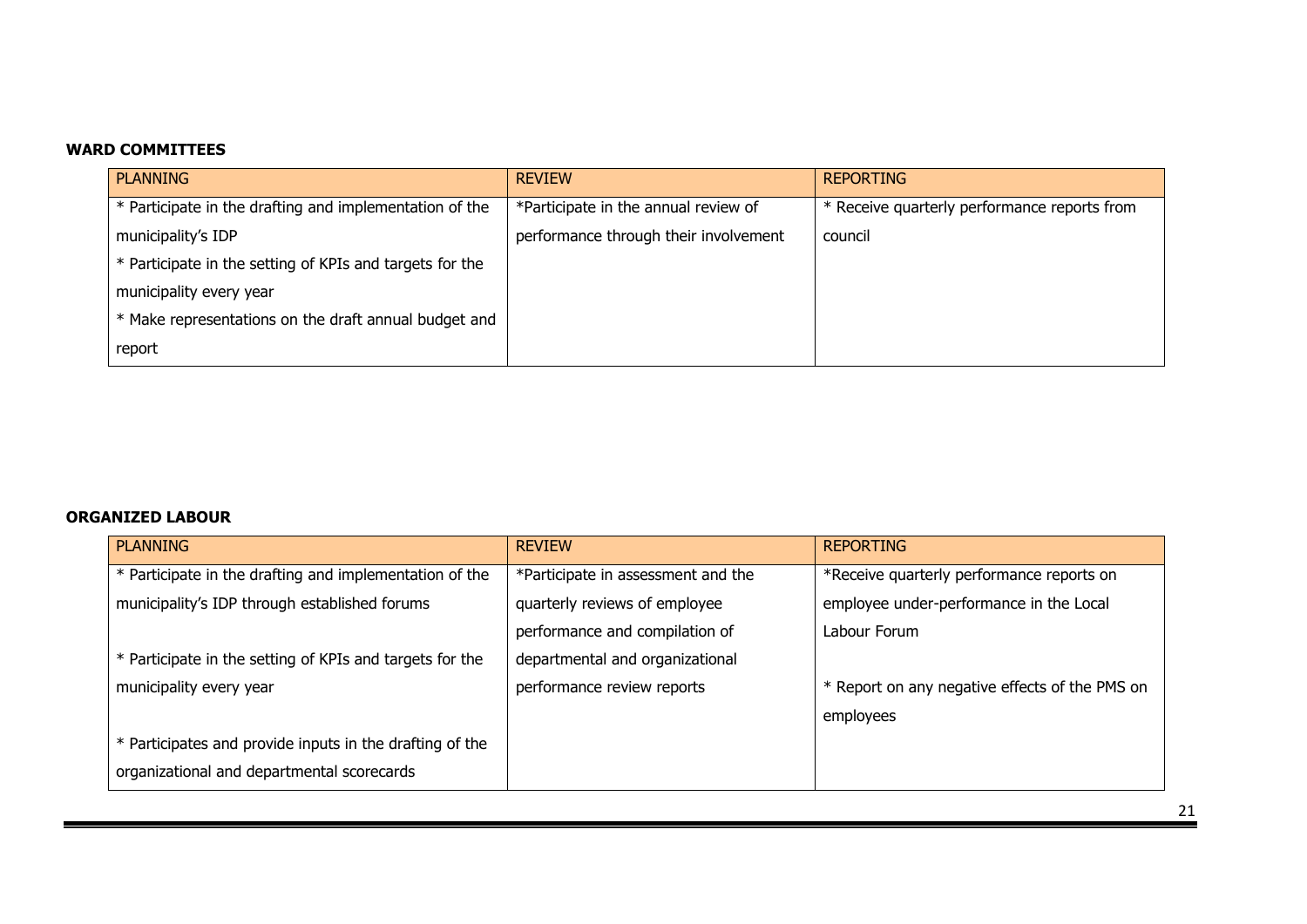| * Oversee the overall application of the Performance |  |
|------------------------------------------------------|--|
| Management Policy Framework on Non-Section 56        |  |
| employees                                            |  |
|                                                      |  |

#### **INTERNAL AUDIT**

| <b>PLANNING</b>             | <b>AUDIT</b>                    | <b>ASSESSMENT</b>               | <b>REPORTING</b>                  |
|-----------------------------|---------------------------------|---------------------------------|-----------------------------------|
| *Develop the risk and       | *Audit the performance measures | * Assess the functioning of the | * Submit quarterly reports to the |
| compliance-based audit plan | in the municipal and            | municipality's PMS to ensure it | Municipal Manager.                |
|                             | departmental scorecards         | complies with the Act           |                                   |
|                             |                                 |                                 | *Submit quarterly reports to the  |
|                             | *Conduct compliance based       |                                 | <b>Audit Committee</b>            |
|                             | audits                          |                                 |                                   |
|                             |                                 |                                 |                                   |

#### **AUDIT COMMITTEE**

| <b>PLANNING</b>                 | <b>REVIEW</b>                               | <b>REPORTING</b>                                       |
|---------------------------------|---------------------------------------------|--------------------------------------------------------|
| * Receive the annual audit plan | *Review quarterly reports from the internal | *Submit quarterly reports to the municipal Manager and |
| from Internal Audit             | audit office on quarterly basis             | the Executive Mayor                                    |
|                                 |                                             | * Submit bi-annual reports to the Municipal Council    |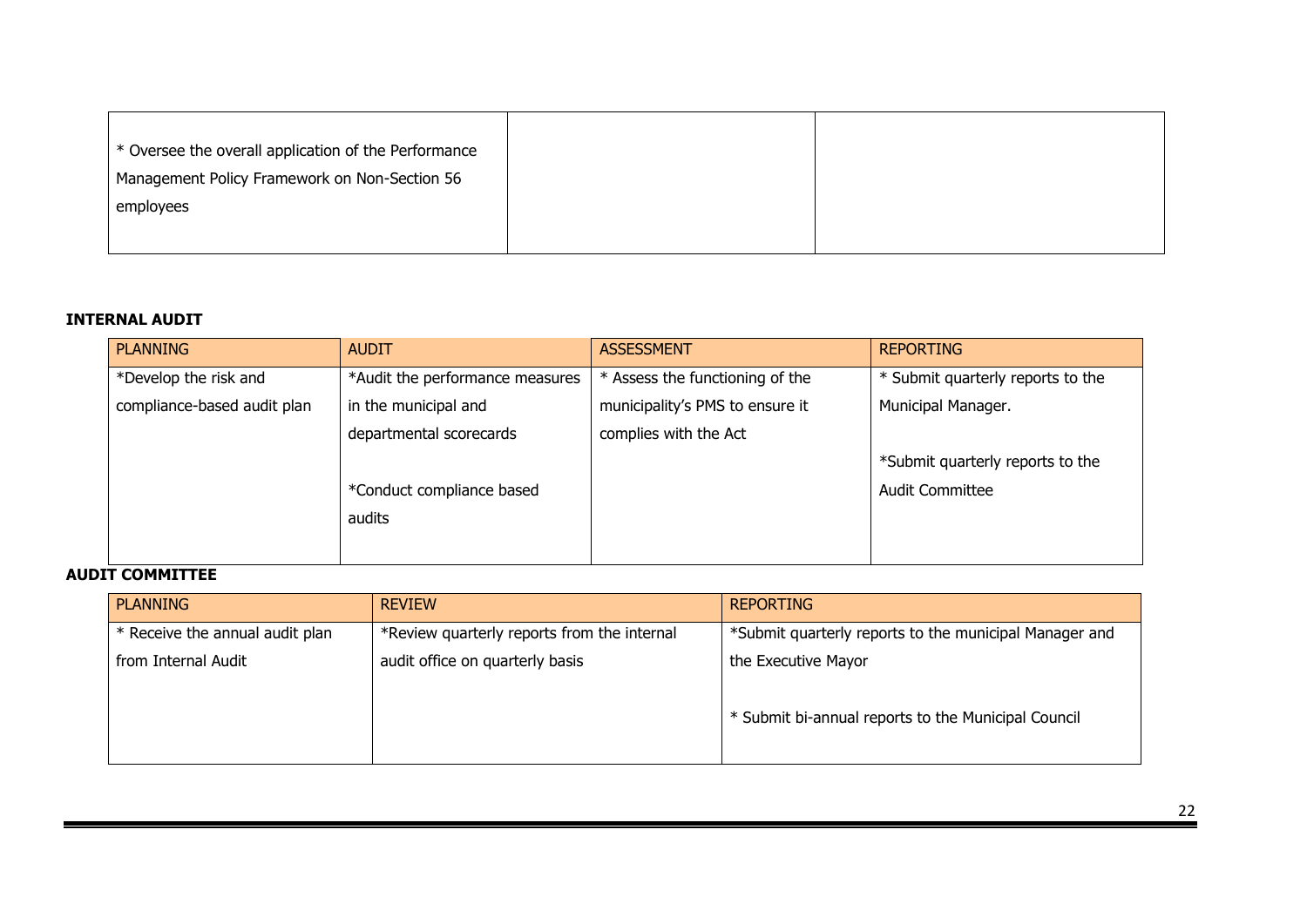## **11. PERFORMANCE MANAGEMENT FRAMEWORK**

The framework outlines what happens when and by who. This process demonstrates how the l performance management process will be managed from the planning stage to the stages of performance review and reporting.

| <b>PHASE</b>        | <b>ORGANIZATIO</b>  | <b>INDIVIDUAL</b>  | <b>TIME</b>   | <b>RESPONSIBILITY</b>  |
|---------------------|---------------------|--------------------|---------------|------------------------|
|                     | <b>NAL</b>          | <b>ACTIVITIES</b>  | <b>FRAME</b>  |                        |
|                     | <b>ACTIVITIES</b>   |                    |               |                        |
|                     | Development and     | Submit inputs to   | March $-$ May | Council                |
|                     | approval of<br>the  | the SDBIP          |               |                        |
| <b>PLANNING</b>     | <b>SDBIP</b><br>and |                    |               |                        |
|                     | organizational      |                    |               |                        |
|                     | scorecard           |                    |               |                        |
|                     |                     | Signing            | 31 July       | <b>Executive Mayor</b> |
|                     |                     | performance        |               | Section 56 Managers    |
|                     |                     | Contracts/Plans    |               |                        |
|                     |                     | with rest of staff |               |                        |
|                     |                     |                    |               |                        |
|                     |                     | Signing            | June          | Municipal Manager      |
|                     |                     | performance        |               | All staff              |
|                     |                     | Contracts/Plans    |               |                        |
|                     |                     | with rest of staff |               |                        |
|                     |                     |                    |               |                        |
|                     | Quarterly           | Quarterly          | September     | Municipal Manager      |
|                     | Review/s            | <b>Reviews</b>     | December      | <b>Senior Managers</b> |
|                     |                     |                    | March         | Managers/              |
| MONITOR,            |                     |                    | June          | Supervisors            |
| &<br><b>MEASURE</b> |                     |                    |               |                        |
| <b>REVIEW</b>       |                     | Annual             | 31 July       | <b>Executive Mayor</b> |
|                     |                     | Performance        |               | Municipal Manager      |
|                     |                     | Appraisal          |               | <b>Senior Managers</b> |
|                     |                     |                    |               |                        |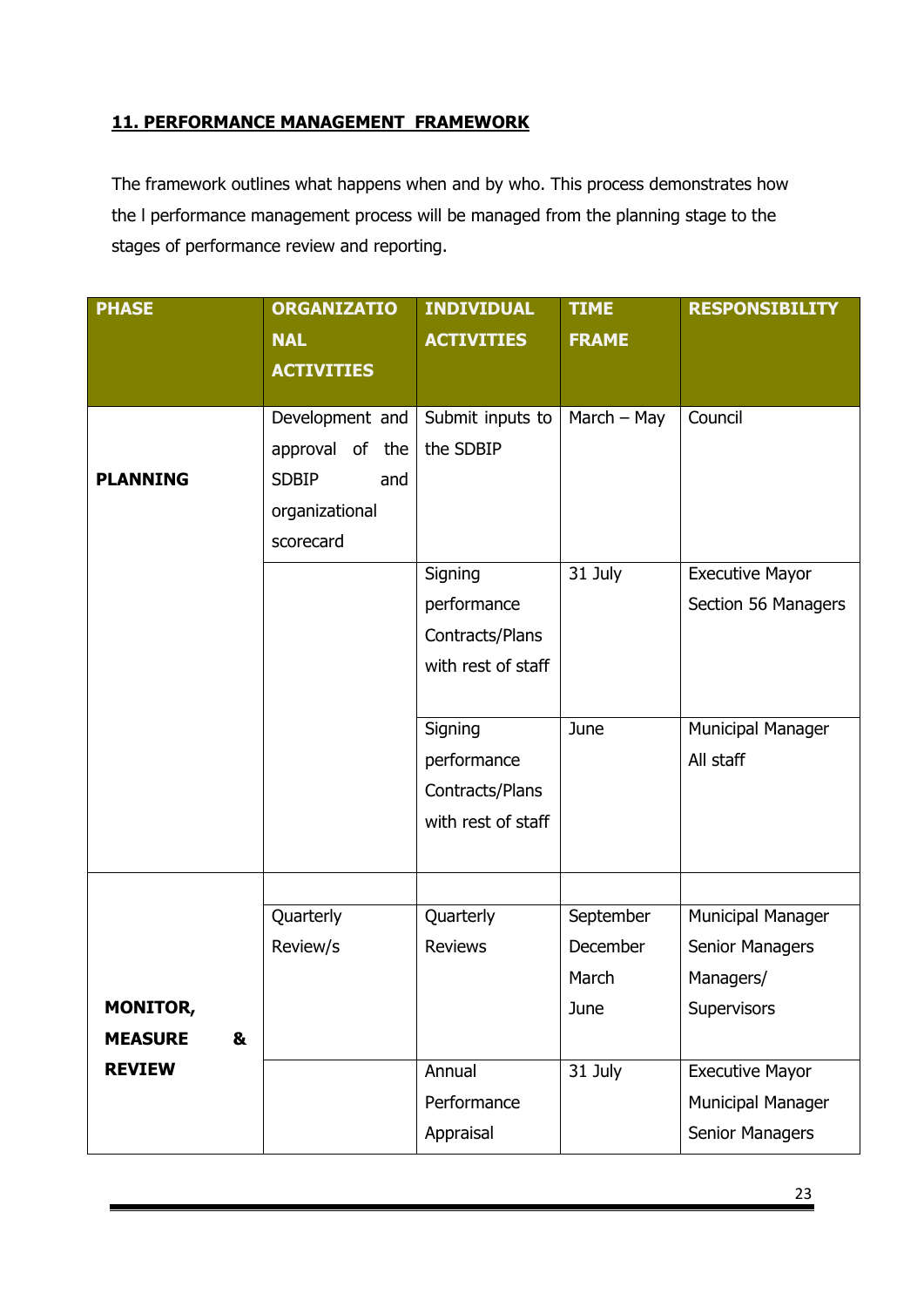|                    |                  |                      |           | Managers                 |
|--------------------|------------------|----------------------|-----------|--------------------------|
|                    |                  |                      |           | Supervisors              |
|                    |                  |                      |           |                          |
|                    |                  | Reward<br>and        | September | <b>Executive Mayor</b>   |
|                    |                  | Recognition          |           | <b>Municipal Manager</b> |
|                    |                  |                      |           | Senior Managers          |
|                    |                  |                      |           |                          |
|                    | Quarterly<br>and | Quarterly            | September | Management Team          |
|                    | Mid-Term Reports | Reports              | December  |                          |
| <b>REPORTING</b>   |                  |                      | March     |                          |
|                    |                  |                      |           |                          |
|                    | Annual reports   | Annual               | 31 August | <b>Executive Mayor</b>   |
|                    |                  | Employee             |           | Municipal Manager        |
|                    |                  | Performance          |           |                          |
|                    |                  | Reports              |           |                          |
|                    |                  | Departmental         | Monthly   | Management Team          |
|                    |                  | Section<br>and       |           | Section managers         |
|                    |                  | <b>Heads Reports</b> |           |                          |
|                    |                  |                      |           |                          |
| <b>IMPROVEMENT</b> | Performance      |                      | Quarterly | Management<br>&          |
|                    | Improvement      |                      |           | employees                |
|                    | Plans            |                      |           |                          |

#### **Employee Performance Management**

#### **What is a performance agreement?**

A performance agreement is an agreement between an employee (the Municipal Manager or his direct reports) and his manager (Mayor or the Municipal Manager), which regulates the performance required for a particular position and the consequences of the performance.

Included in the planning phase is the signing of an Employee Contract and Performance Agreement between the employee and employer linked to the IDP and SDBIP objectives, outcomes and targets. The employee performance planning sessions usually commence in July of each year, i.e. the beginning of the financial year. It is the responsibility of the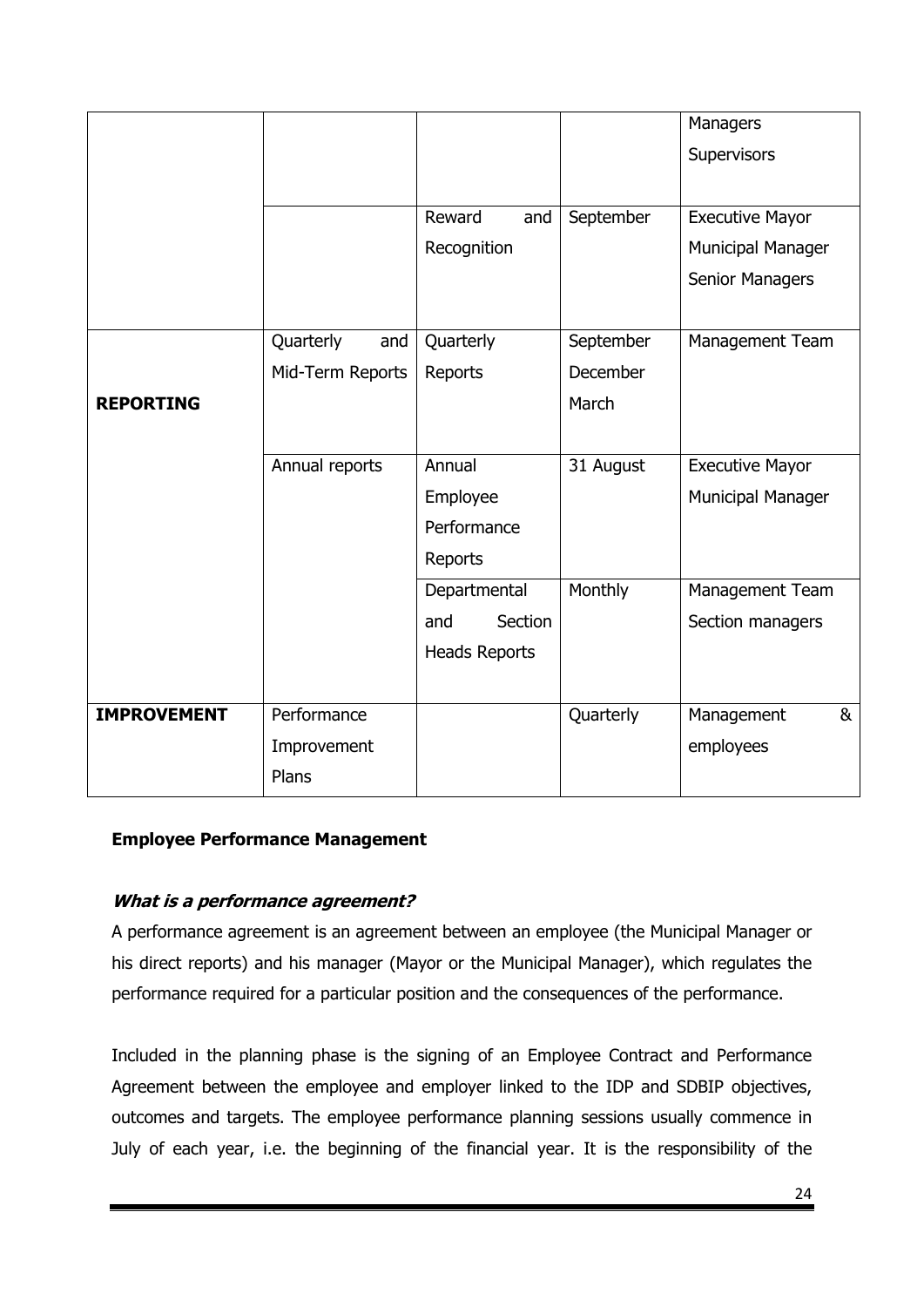Manager/Supervisor to schedule the meeting. Both Manager/Supervisor and employee are required to prepare for the planning session.

According to Regulation 805 of 2006<sup>1</sup>, Municipal Manager and Managers reporting directly to the Municipal Manger (Section 56 Managers) should sign Employment Contract that should be compiled for a fixed term of employment not exceeding a period ending one year after the election of the next Council of the municipality. The contracts should include a provision for cancelling the contract in the case of non-compliance, stipulate the terms of renewal and reflect values and principles included in the Code of Conduct, Schedule 2 of the MSA<sup>2</sup>. The contract must provide a commencement and termination date as well as a clause that there should be no expectation that the employment contract will be renewed or extended beyond the terms indicated in the contract.

Employment of the Municipal Manager and Managers reporting directly to the Municipal Manager is further subject to the signing of a Performance Agreement within sixty (60) calendar days after assumption of duty and annually within one (1) month after commencement of the new financial year and level 2 up to 3. The Performance Agreements must provide detail on performance objectives and targets defined and agreed upon between the employer and employee. Further to this, information on standards and procedures for evaluating performance, intervals for evaluation and consequences of substandard performance must also be included.

It is practice within the Dr JS Moroka Local Municipality to appoint the Municipal Manager and Managers directly accountable to the Municipal Manager on a contract basis and to expect them to sign a Performance Agreement. The aim thereof is to ensure parity in the application of performance management practices and provide a link to permanent employees.

The best type of performance management system adopts a cascading or "rolling-down" of performance objectives from top to bottom. In order to ensure that the Dr JS Moroka Local Municipality meets and deliver on its Municipal Scorecards KPAs and KPIs at a high standard, it is proposed that the Performance Management Results and Competency-based methodology be followed to ensure that the process of employee performance management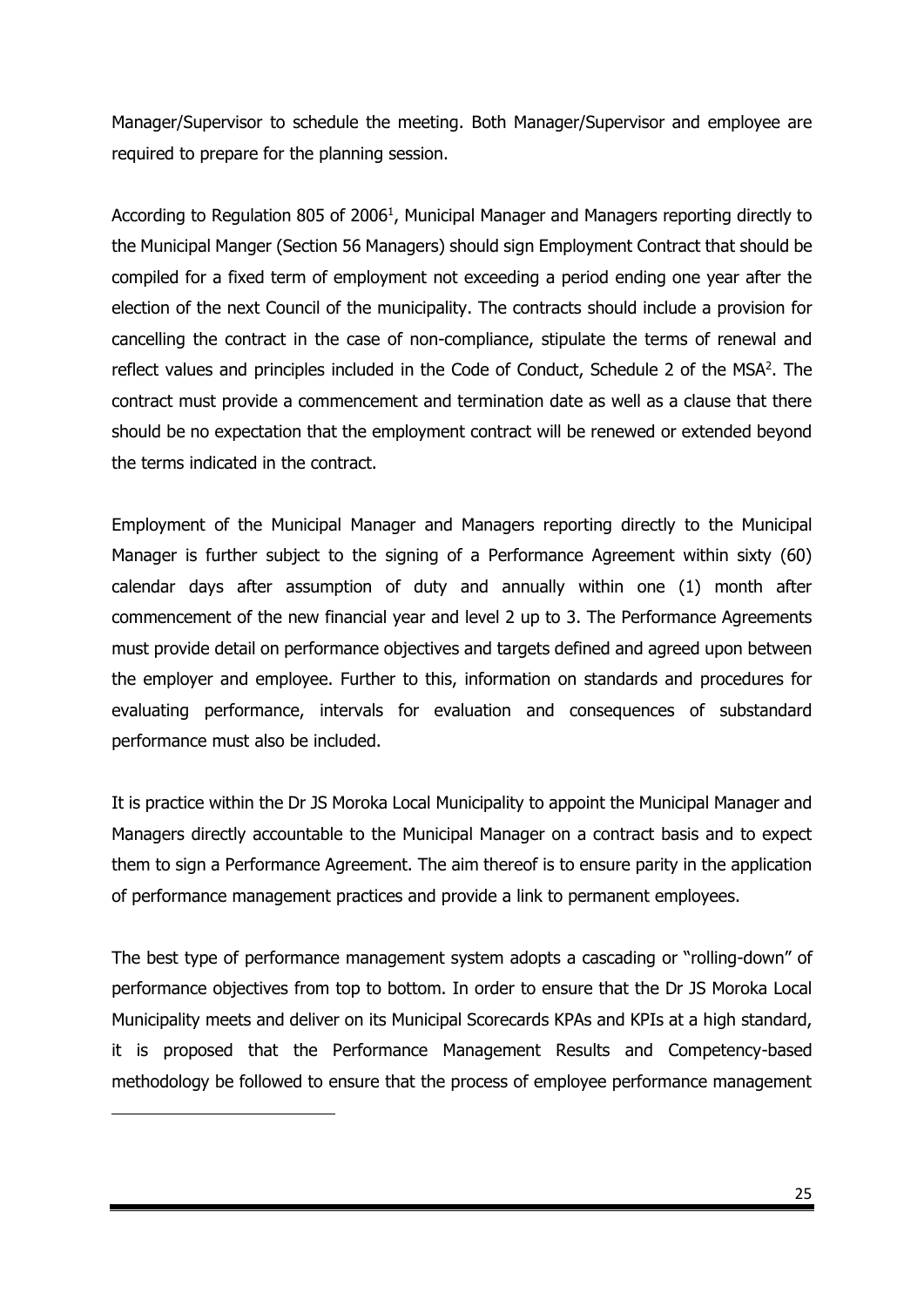is cascaded throughout the municipality. Therefore for the 2021/2022 financial year, Dr JS Moroka Local Municiaplity shall cascade PMS to the lower levels of the structure comprising of employees between Task Grade 18-15 (Deputy Managers; Chief Internal Auditor; Assistant managers).

The Performance Agreement for Deputy Managers and Assistant Managers must be based on their signed job description**.** Employees at Deputy Manager and Assistant Manager level are further subject to the signing of a Performance Agreement within ninety (90) calendar days after assumption of duty and annually after commencement of the new financial year.

## **12.PERFORMANCE REVIEW PROCESS:**

#### **a. Performance reviews will be conducted as follows:**

| <b>REVIEW TERM</b>                  | <b>TYPE OF REVIEW</b> | <b>SCHEDULE FOR REVIEW</b> |
|-------------------------------------|-----------------------|----------------------------|
|                                     |                       |                            |
| First Quarter (July – September)    | <b>Informal</b>       | <b>October/November</b>    |
|                                     |                       |                            |
| Second Quarter (October - December) |                       |                            |
|                                     | <b>Formal</b>         | January/February           |
|                                     |                       |                            |
| Third Quarter (January – March)     | <b>Informal</b>       | <b>April/May</b>           |
|                                     |                       |                            |
| Fourth Quarter (April – June)       | <b>Formal</b>         | July/August                |

#### **b. Review Process:**

During the formal performance reviews the immediate Manager together with the established panels should review the employee performance. In case of the informal assessment the Manager will review the employee' performance. Each employee's deliveries are defined in a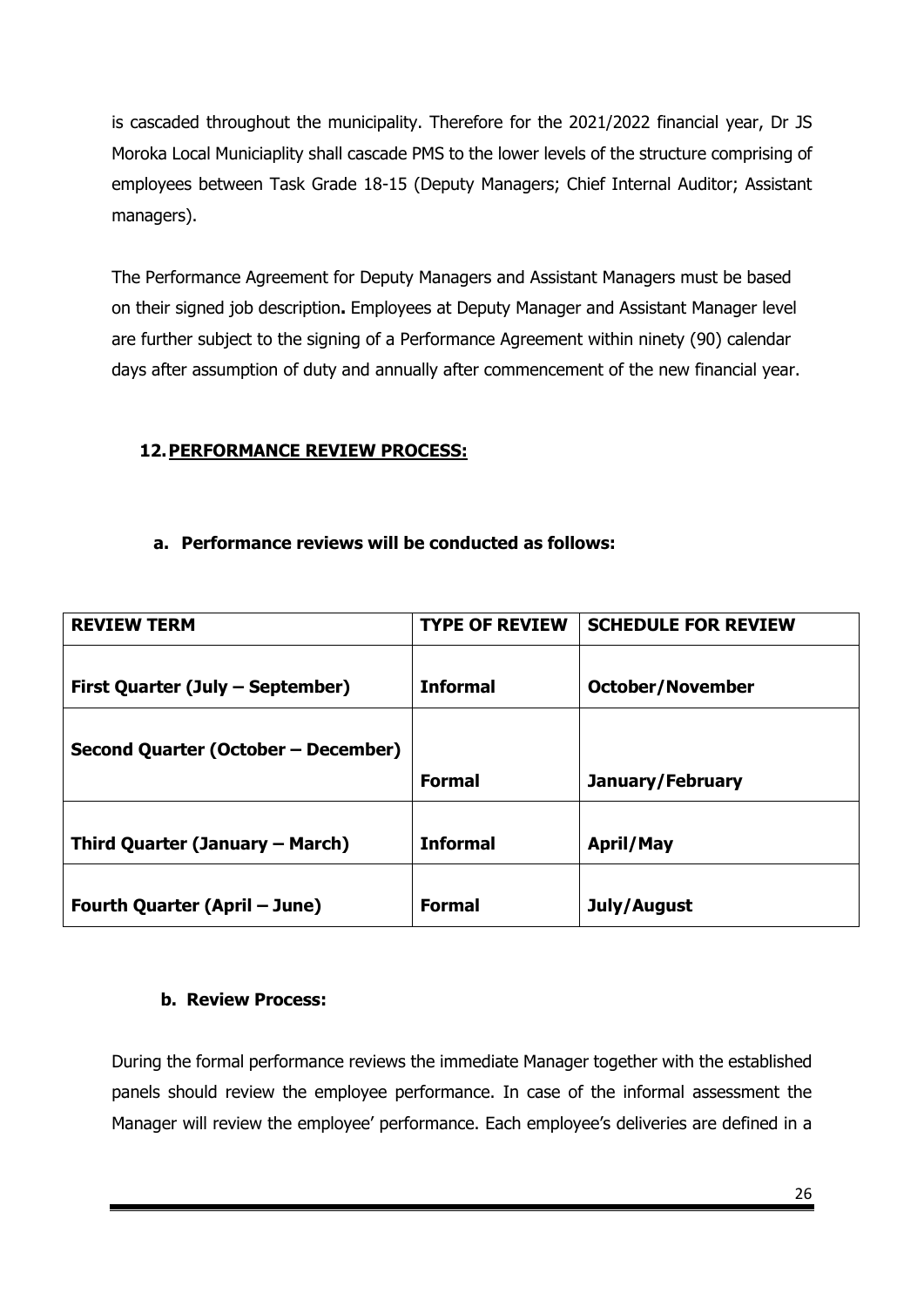performance plan where evidence required for each key performance indicator (KPI) is documented. The employer should keep records of all review assessments.

## **c. Evaluation Panels for Formal Assessment:**

Evaluation panels for assessment for the Municipal Manager and Managers directly accountable to the Municipal Manager, (Section 56 Managers) must be constituted as follows:

## **Municipal Manager**

- **Executive Mayor**
- Chairperson of Audit Committee
- Member of Mayoral Committee
- Executive Mayor or Municipal Manager from another Municipality
- Member of Ward Committee as nominated by the Executive Mayor
- Assistant Manager: PMS (Secretariat)

## **Managers Directly Accountable to the Municipal Manager**

- Municipal Manager
- Chairperson of Audit Committee
- Member of Mayoral Committee
- Municipal Manager from another Municipality
- Assistant Manager Performance Management (Secretariat)

# **13. PERFORMANCE MANAGEMENT OF NON-SECTION 56 EMPLOYEES**

This group of municipal employees will be assessed by their immediate supervisors as per the performance Indicators per KPA's.

Non-Section 56 employees will be assessed two weeks before the assessments of the Section 56 Manager of their respective department.

# **Evaluation panels for assessment for Managers below Section 56 Managers should include the following:**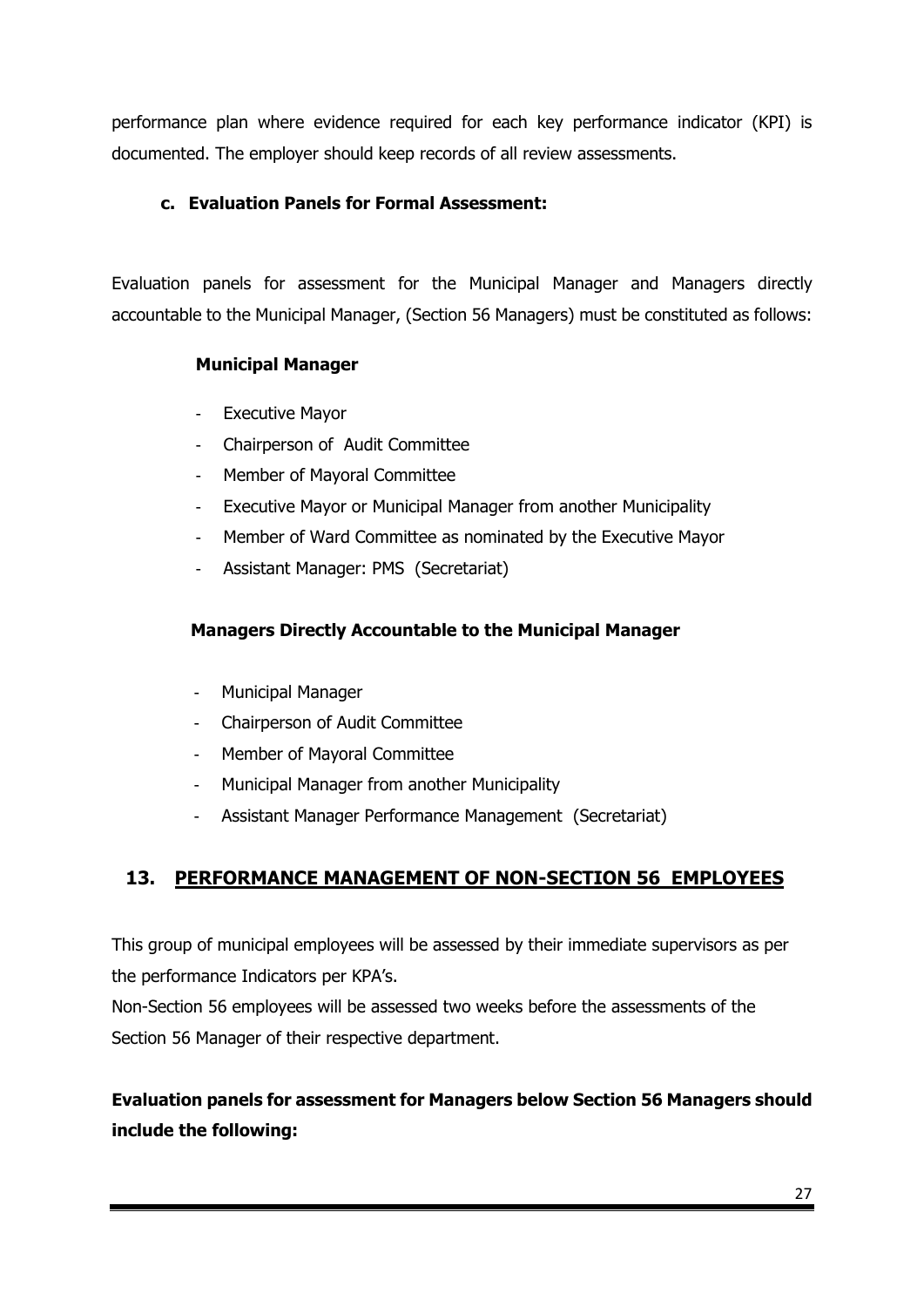## **Deputy Managers Reporting directly to Section 56 Managers:**

- Executive Manager responsible for the department
- Executive Manager from another department
- Chief Internal Auditor
- Assistant Manager: PMS (Secretariat)

## **Assistant Managers reporting to Deputy Managers**

- Executive Manager responsible for the department
- Executive Manager from another department
- Deputy Manager responsible for the Section.
- Chief Internal Auditor
- Assistant Manager: PMS ( Secretariat)

## **14.PERFORMANCE REWARDS**

In terms of Section 32(1) and (2)of Local Government: Municipal Performance Regulations for Municipal Managers and Managers directly accountable to Municipal Managers, 2006-

- i. The evaluation of the employee's performance will form the basis for rewarding outstanding performance or correcting unacceptable or poor performance.
- ii. Employees (S57 Managers) will be assessed on two components, which are Key Performance Areas (KPA) and Core Competency Requirements (CCR), both contained in the performance agreements.
- iii. The KPA's contribute 80% and the CCR' will contribute 20% of the total score and added together, account to 100% of the final score.
- iv. A performance bonus ranging from 5% to 14% of the entire inclusive remuneration package may be paid to an employee (S57 Managers) in recognition of outstanding performance.
- v. Employees who have reached their top notch may only be paid a performance bonus percentage received of their annual salary.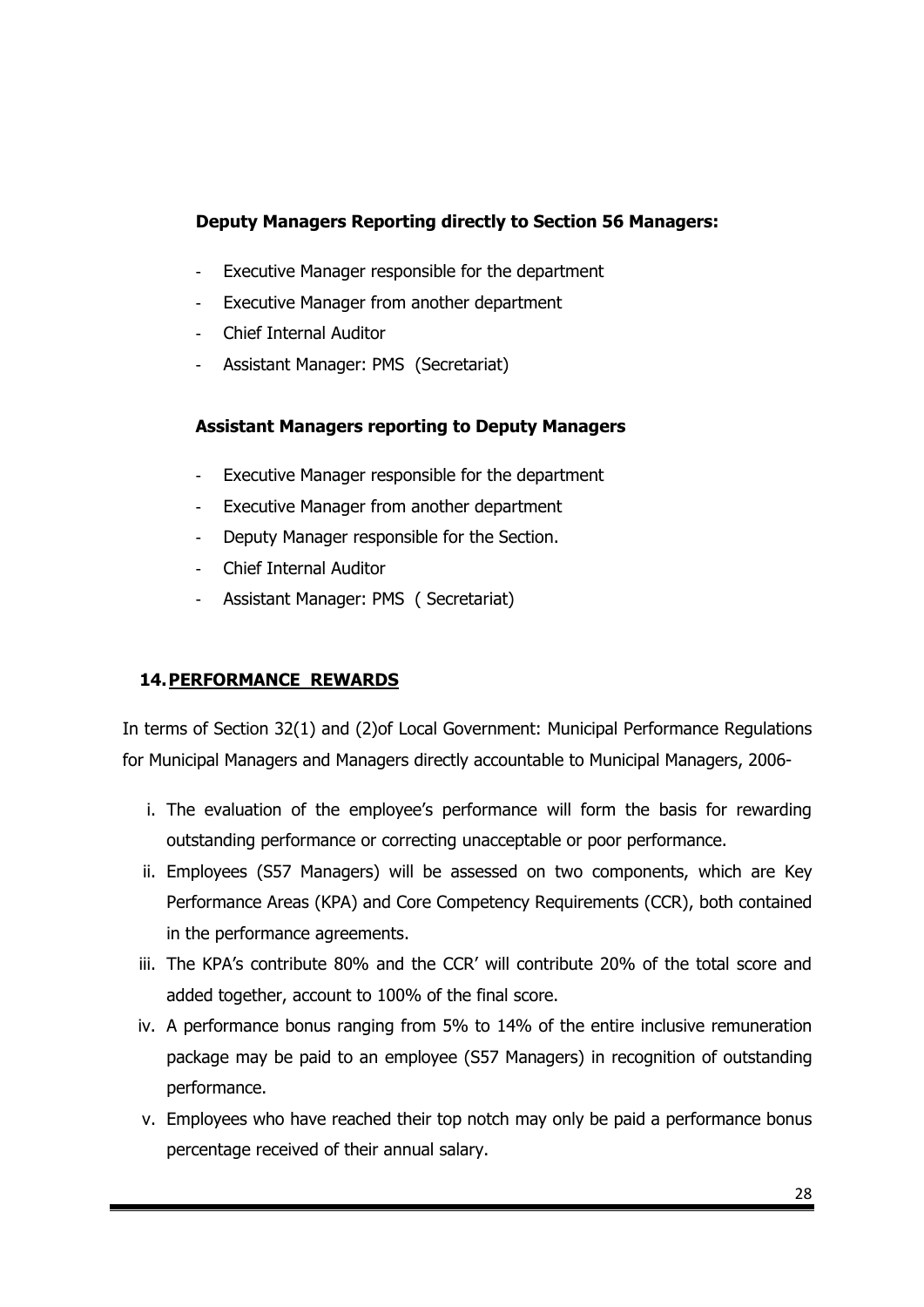## **14.a. Criteria to qualify for a performance reward**

- i. In order to qualify for any performance reward, an employee must have completed a continuous period of at least twelve months on his/her salary level at the end of a performance cycle.
- ii. Employees who are on prolonged leave (three months or longer) or are on precautionary suspension may not qualify for any performance reward.
- iii. All employees with signed performance plans/scorecards and compiled portfolio of evidence.
- iv. Employees on suspension as sanction for any disciplinary reasons may not qualify for any performance reward.

## **14.b. Performance Bonuses**

- i. Performance bonuses will only be paid out after the expiry of the particular financial year and once the signed scorecards have been internally audited and approved by Council;
- ii. Performance rewards can only be made after independent verification of evidence and performance plan by the Internal Audit;
- iii. Performance bonus based on affordability maybe paid to the employee, after the annual performance report has been submitted to the Auditor-General together with the financial statements;
- iv. Performance bonus must be paid once a year provided the Municipality has budgeted for bonuses and approval of such a budget by Council. It is at the Council's discretion to pay performance bonuses to Employees;
- v. Employees who joined the mucipality after the commencement of the performance management cycle, must complete 9 months or more, be assessed and meet all the requirements of their performance plans to be eligible for a performance incentive;
- vi. In the event of termination of service for whatever reason, performance incentive is payable if the employee has successfully met all the requirements of his/her scorecard.

# **15. BONUS CALCULATING FORMULA**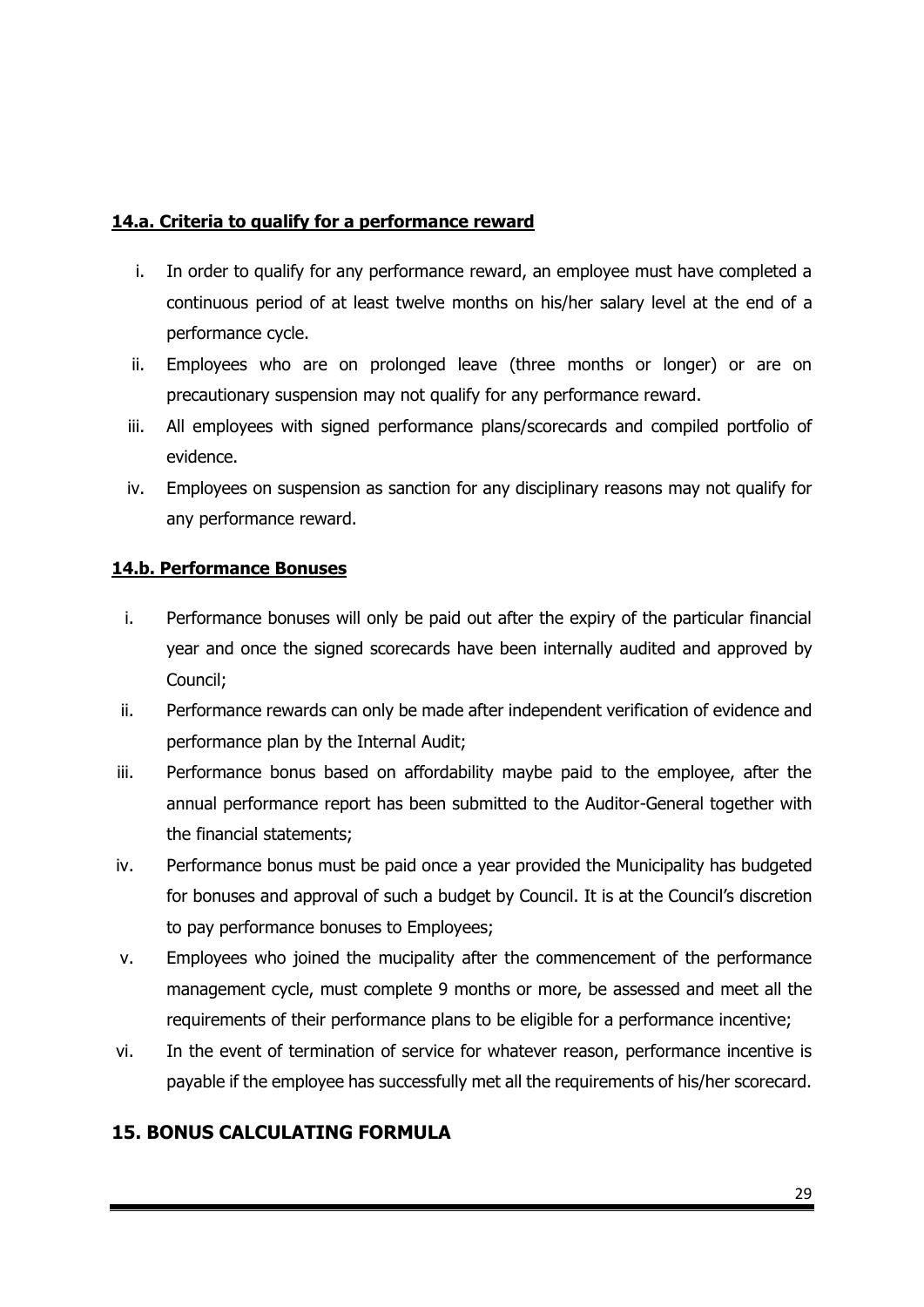In terms of Section 27 (4) (a) (i-ii) and (b)(i-iii) of Local Government: Municipal Performance Regulations for Municipal Managers and Managers directly accountable to Municipal Managers, 2006-

4 (a) the annual performance appraisal must involve the assessment of the achievement of results as outlined in the performance plan.

(i)Each KPA should be assessed according to the extent to which the specified standards or performance indicators have been met and with regard to the tasks that had to be performed under the KPA.

(ii) An indicative rating on the five point scale should be provided for each KPA.

(b) Assessment of CCR's:

(i) Each CCR should be assessed according to the extent to which the specified standards have been met.

(ii) An indicative rating on the five point scale should be provided for each CCR.

(iii) This rating should be multiplied by the weighting given to each CCR during the contracting process to provide the score.

4 (c) Overall Rating

The following formula derived as follows will be used to calculate the final score

KPA Score=Total final Scores as weighted  $\times$  100% Total weights of the above scores  $=100\%$  x0.8=final Score

The same formula will be applied for the calculation of CRR's though the CCR's will be weighted by 0.2. Finally add the total weighted score of both KPA and CCR's to get the Final Score for the incumbent performance.

**Non 56 employees do not have the CCR component, therefore, their scores will be calculated based only on the performance indicators per KPA's.**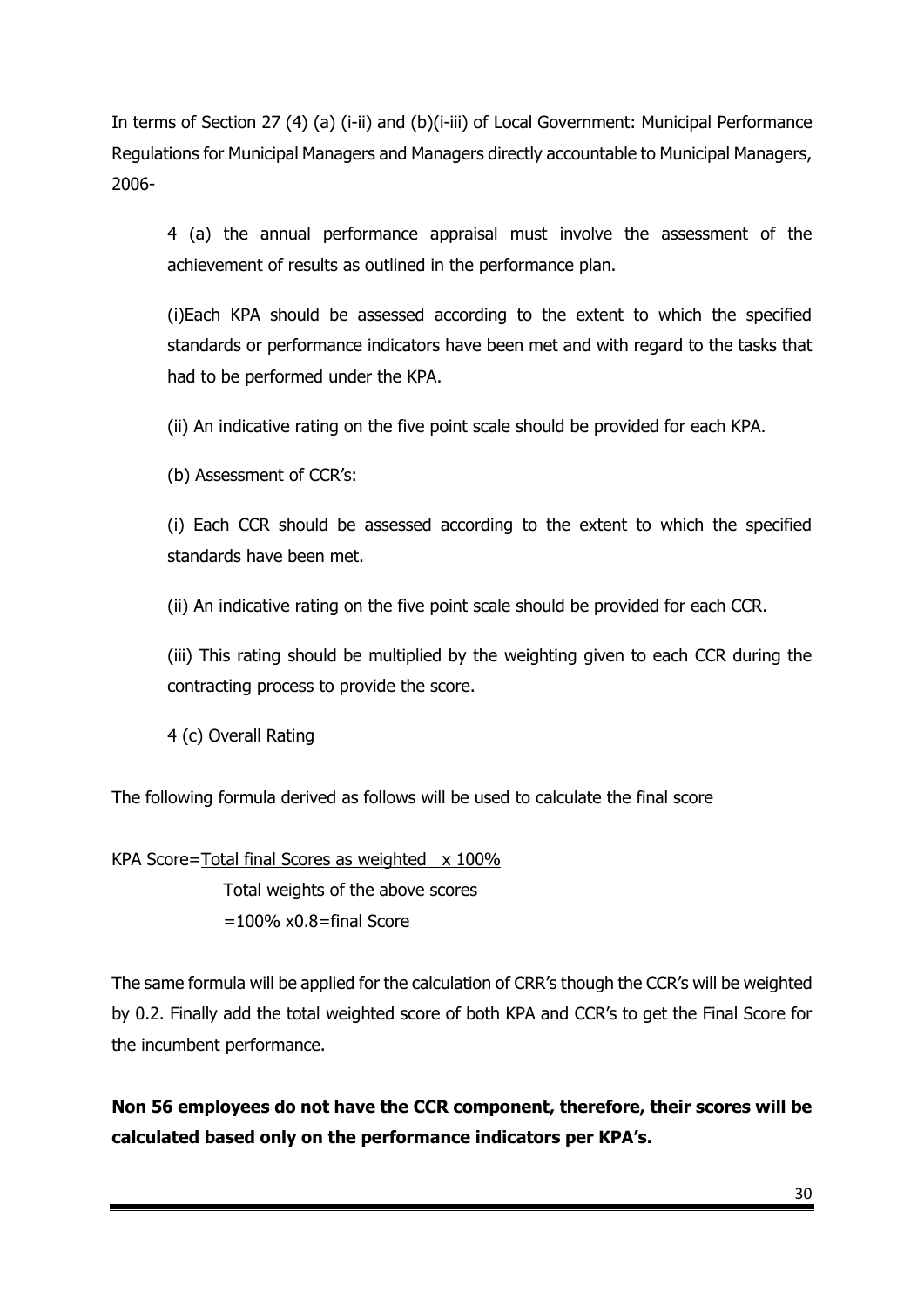## **16. RATING SCALES.**

The performance assessment of employees will be based on the following rating scales.

| <b>Level</b>   | <b>Terminology</b>                                    | <b>Description</b>                                                                                                                                                                                                                                                                                                                                      | <b>Assessment</b><br><b>Score</b> | <b>Performance Bonus</b><br><b>Ratios</b>                                                                                                                                                                                                           |
|----------------|-------------------------------------------------------|---------------------------------------------------------------------------------------------------------------------------------------------------------------------------------------------------------------------------------------------------------------------------------------------------------------------------------------------------------|-----------------------------------|-----------------------------------------------------------------------------------------------------------------------------------------------------------------------------------------------------------------------------------------------------|
| 5              | Outstanding<br>performance                            | Performance far exceeds the standards<br>expected of an employee at this level.<br>The appraisal indicates that the<br>employee has achieved above fully<br>effective<br>results<br>against<br>all<br>performance criteria and indicators as<br>specified<br>Performance<br>in<br>Agreement/Plan and maintained this<br>in all areas of responsibility. | 75-100                            | Maximum bonus allowed<br>into. Regulations is<br>between 10% and 14% of<br>person's inclusive annual<br>remuneration package.<br>The % are as follows:<br>$75 - 76\% = 10\%$<br>77-78%=11%<br>79-80%=12%<br>$81 - 84\% = 13\%$<br>$85-100\% = 14\%$ |
| $\overline{4}$ | Performance<br>significantly<br>above<br>expectations | Performance is significantly higher<br>than the standard expected in the job.<br>The appraisal indicates that the<br>Employee has achieved effective<br>against<br>results<br>all<br>significant<br>performance criteria and indicators as<br>specified<br>Performance<br>in<br>the<br>Agreement/Plan.                                                  | 65-74                             | Maximum bonus allowed<br>into. Regulations is<br>between 5% and 9% of<br>person's inclusive annual<br>remuneration package.<br>The % are as follows:<br>65-66%=5%<br>67-68%=6%<br>69-70%=7%<br>71-72%=8%<br>73-74%=9%                               |
| 3              | Fully effective                                       | Performance fully meets the standards<br>expected in all areas of the job. The<br>appraisal indicates that the employee<br>has fully achieved effective results<br>against all significant performance<br>criteria and indicators as specified in<br>the Performance Agreement/Plan.                                                                    | $51-64$                           | No bonus                                                                                                                                                                                                                                            |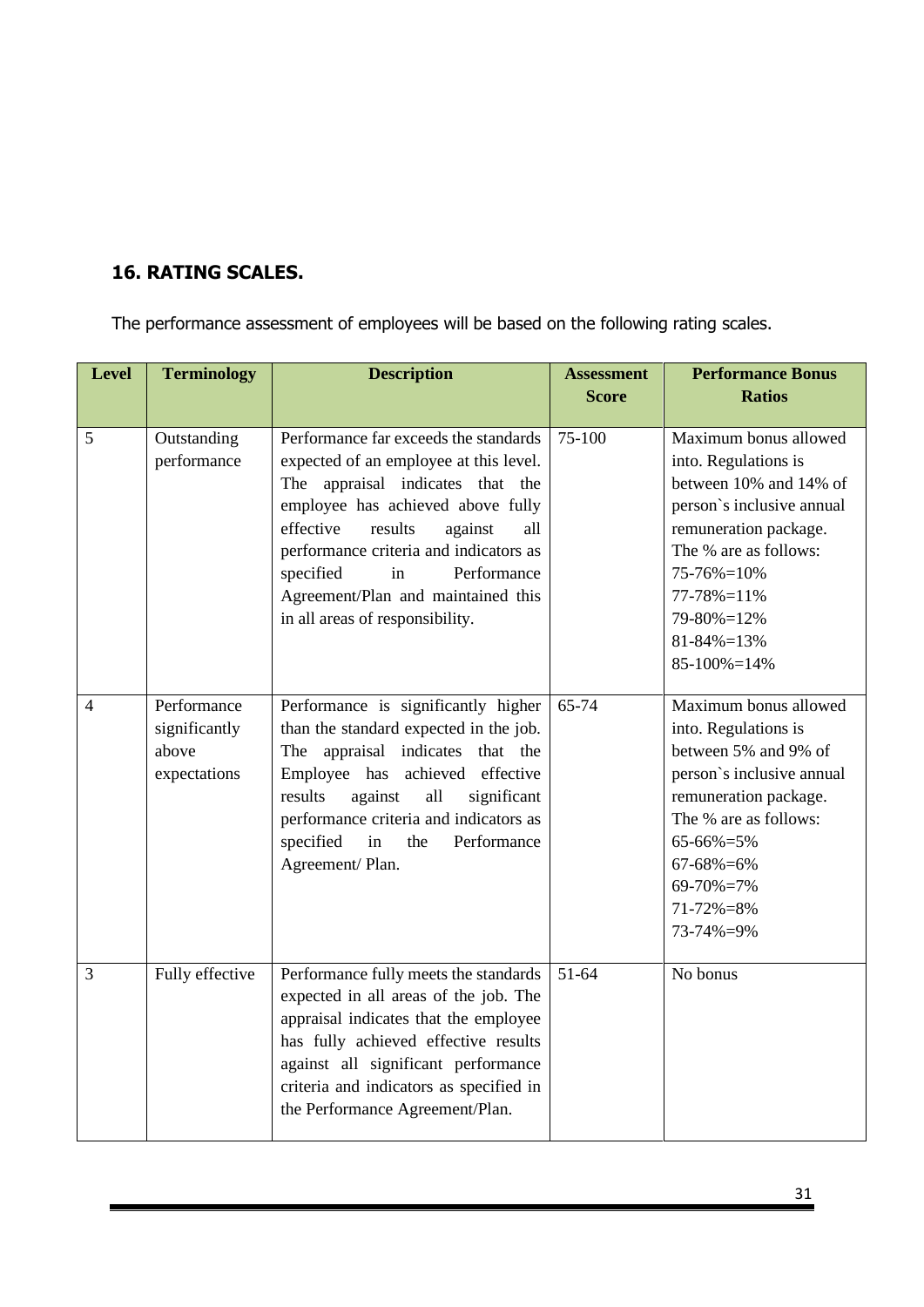| <b>Level</b>   | <b>Terminology</b>  | <b>Description</b>                                                  |              | <b>Performance Bonus</b> |
|----------------|---------------------|---------------------------------------------------------------------|--------------|--------------------------|
|                |                     |                                                                     | <b>Score</b> | <b>Ratios</b>            |
|                |                     |                                                                     |              |                          |
| $\overline{2}$ | <b>Not</b><br>fully | Performance is below the standard                                   | $31 - 50$    | No bonus                 |
|                | effective           | required for the job in key areas.                                  |              |                          |
|                |                     | Performance meets some of the                                       |              |                          |
|                |                     | standards expected for the job. The                                 |              |                          |
|                |                     | review/assessment indicates that the                                |              |                          |
|                |                     | employee has achieved below fully                                   |              |                          |
|                |                     | effective results against more than half                            |              |                          |
|                |                     | the key performance criteria and                                    |              |                          |
|                |                     | indicators<br>specified in<br>the<br>as                             |              |                          |
|                |                     | Performance Agreement/Plan.                                         |              |                          |
|                |                     |                                                                     | Less than 30 |                          |
| 1              | Unacceptable        | Performance does not meet the<br>standard expected for the job. The |              | No bonus                 |
|                | performance         | review/assessment indicates that                                    |              |                          |
|                |                     | the employee has achieved below                                     |              |                          |
|                |                     | fully effective results against                                     |              |                          |
|                |                     | almost all performance criteria                                     |              |                          |
|                |                     | and indicators as specified in the                                  |              |                          |
|                |                     | Performance<br>Agreement/Plan.                                      |              |                          |
|                |                     | The employee has failed to<br>demonstrate the commitment or         |              |                          |
|                |                     | ability to bring performance up to                                  |              |                          |
|                |                     | the level expected in the job                                       |              |                          |
|                |                     | despite management efforts to                                       |              |                          |
|                |                     | encourage improvement.                                              |              |                          |
|                |                     |                                                                     |              |                          |

| Level | <b>Terminology</b> | <b>Description</b>                                                 |
|-------|--------------------|--------------------------------------------------------------------|
| 5     | Outstanding        | Performance far exceeds the standards expected of an employee      |
|       | performance        | at this level. The appraisal indicates that the employee has       |
|       |                    | achieved above fully effective results against all performance     |
|       |                    | criteria and indicators as specified in Performance Agreement/Plan |
|       |                    | and maintained this in all areas of responsibility.                |
|       |                    |                                                                    |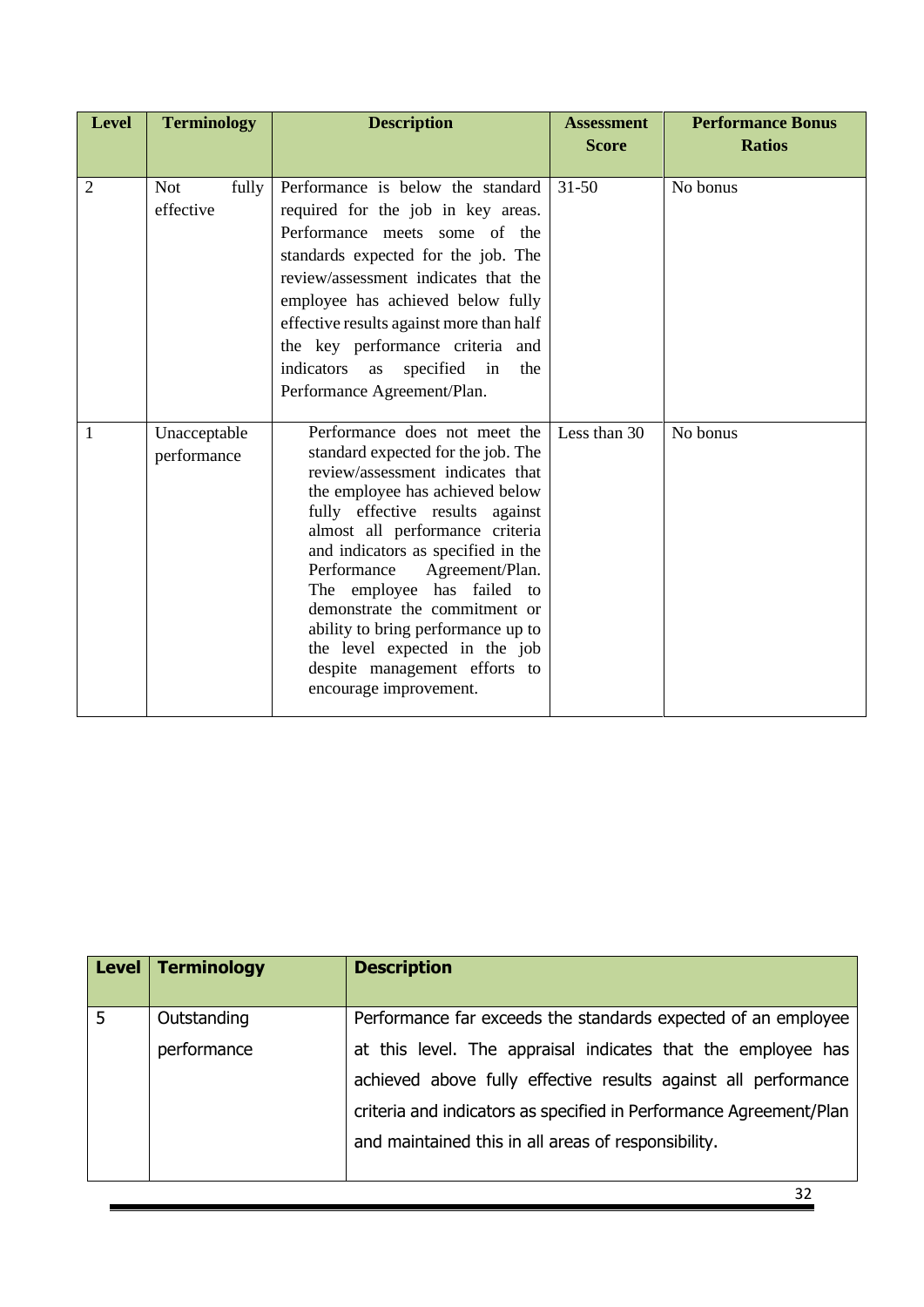| $\overline{4}$ | Performance            | Performance is significantly higher than the standard expected in     |
|----------------|------------------------|-----------------------------------------------------------------------|
|                | significantly<br>above | the job. The appraisal indicates that the Employee has achieved       |
|                | expectations           | effective results against all significant performance criteria and    |
|                |                        | indicators as specified in the Performance Agreement/ Plan.           |
|                |                        |                                                                       |
| 3              | Fully effective        | Performance fully meets the standards expected in all areas of the    |
|                |                        | job. The appraisal indicates that the employee has fully achieved     |
|                |                        | effective results against all significant performance criteria and    |
|                |                        | indicators as specified in the Performance Agreement/Plan.            |
|                |                        |                                                                       |
| $\overline{2}$ | Not fully effective    | Performance is below the standard required for the job in key         |
|                |                        | areas. Performance meets some of the standards expected for the       |
|                |                        | job. The review/assessment indicates that the employee has            |
|                |                        | achieved below fully effective results against more than half the     |
|                |                        | key performance criteria and indicators as specified in the           |
|                |                        | Performance Agreement/Plan.                                           |
|                |                        |                                                                       |
| $\mathbf{1}$   | Unacceptable           | Performance does not meet the standard expected for the job. The      |
|                | performance            | review/assessment indicates that the employee has achieved            |
|                |                        | below fully effective results against almost all performance criteria |
|                |                        | and indicators as specified in the Performance Agreement/Plan.        |
|                |                        | The employee has failed to demonstrate the commitment or ability      |
|                |                        | to bring performance up to the level expected in the job despite      |
|                |                        | management efforts to encourage improvement.                          |
|                |                        |                                                                       |

# **The Assessment Rating Calculator**

| <b>Rating</b>     |              |                        |                    |                                                 |                            |
|-------------------|--------------|------------------------|--------------------|-------------------------------------------------|----------------------------|
| % Score           | $0 - 35$     | $36 - 69$              | $70 - 104$         | 105 - 138                                       | 139 and above              |
| <b>Definition</b> | Unacceptable | Not fully<br>effective | Fully<br>effective | Performance significantly<br>above expectations | Outstanding<br>performance |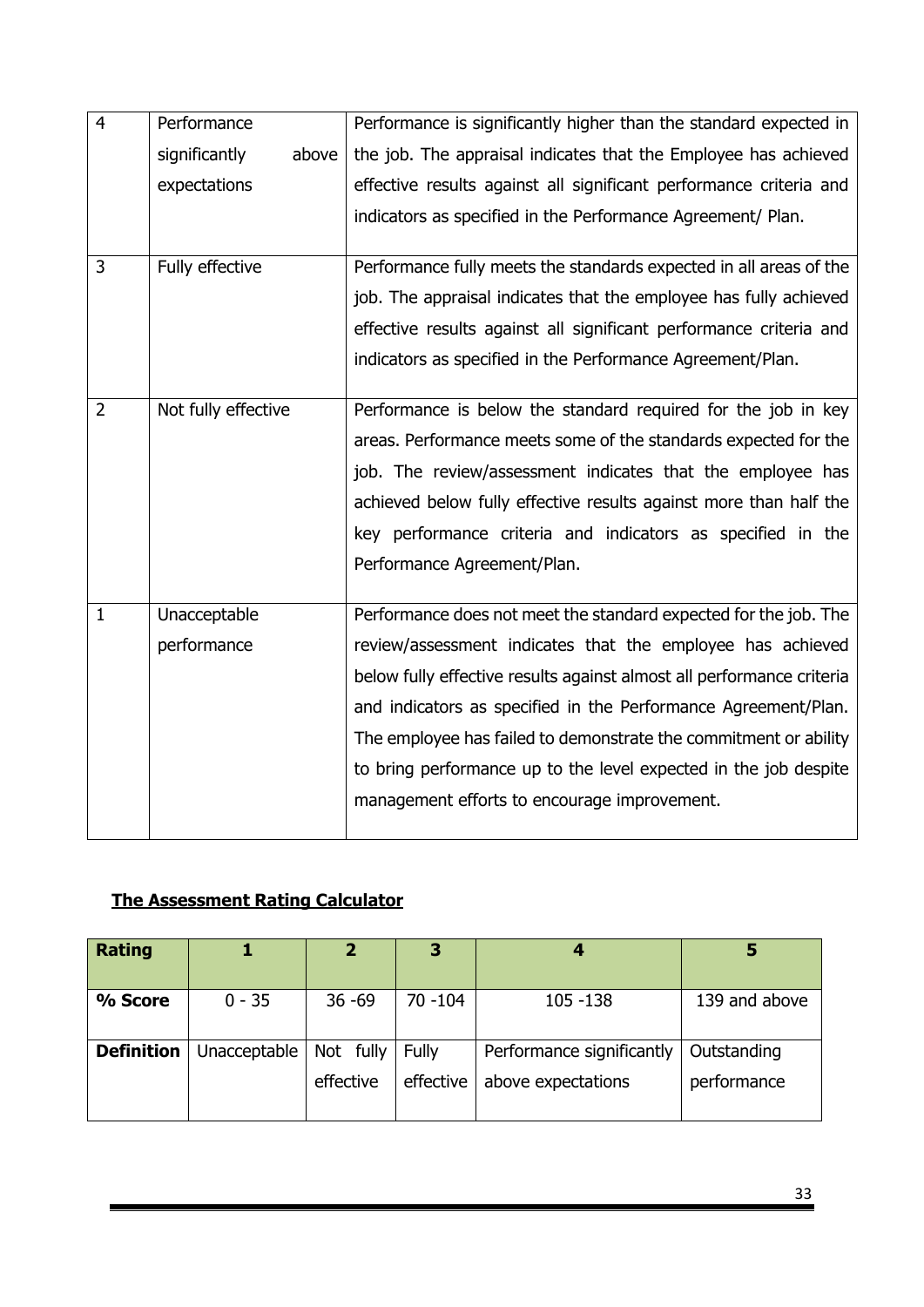# **Section 56 Employees**

| % Rating over performance for Municipal Manager and Managers Directly | % Bonus |
|-----------------------------------------------------------------------|---------|
| Accountable to the Municipal Manager (Section 56 Managers)            |         |
| A total percentage score of 130% to 135%                              | 6%      |
| A total percentage score of 136% to 140%                              | 8%      |
| A total percentage score of 141% to 145%                              | 10%     |
| A total percentage score of 146% to 150%                              | 12%     |
| A total percentage score of 151% and above                            | 14%     |

# **Non-Section 56 Employees**

| <b>Non-Section 56 Employees</b> |                          |                                      |                                                                   |
|---------------------------------|--------------------------|--------------------------------------|-------------------------------------------------------------------|
| <b>Scale</b>                    | <b>Score</b>             | <b>Definition</b>                    | <b>Rewards / Remedial Actions</b>                                 |
| $\mathbf{1}$                    | $0 - 35%$                | Unacceptable<br>performance          | No bonus. Remedial actions need to be<br>instituted.              |
| $\overline{2}$                  | $36 - 69%$               | Not fully effective                  | No bonus. Remedial actions need to be<br>instituted.              |
| 3                               | 70 -104%                 | Fully effective                      | 6% Bonus or certificate for exceptional<br>performance.           |
| $\overline{\mathbf{4}}$         | 105 -138%                | Exceed<br>above<br>or<br>expectation | 8% Bonus or certificate for exceptional<br>performance.           |
| 5                               | %<br>139<br>and<br>above | Outstanding<br>performance           | 10% Bonus or trophy or certificate for<br>exceptional performance |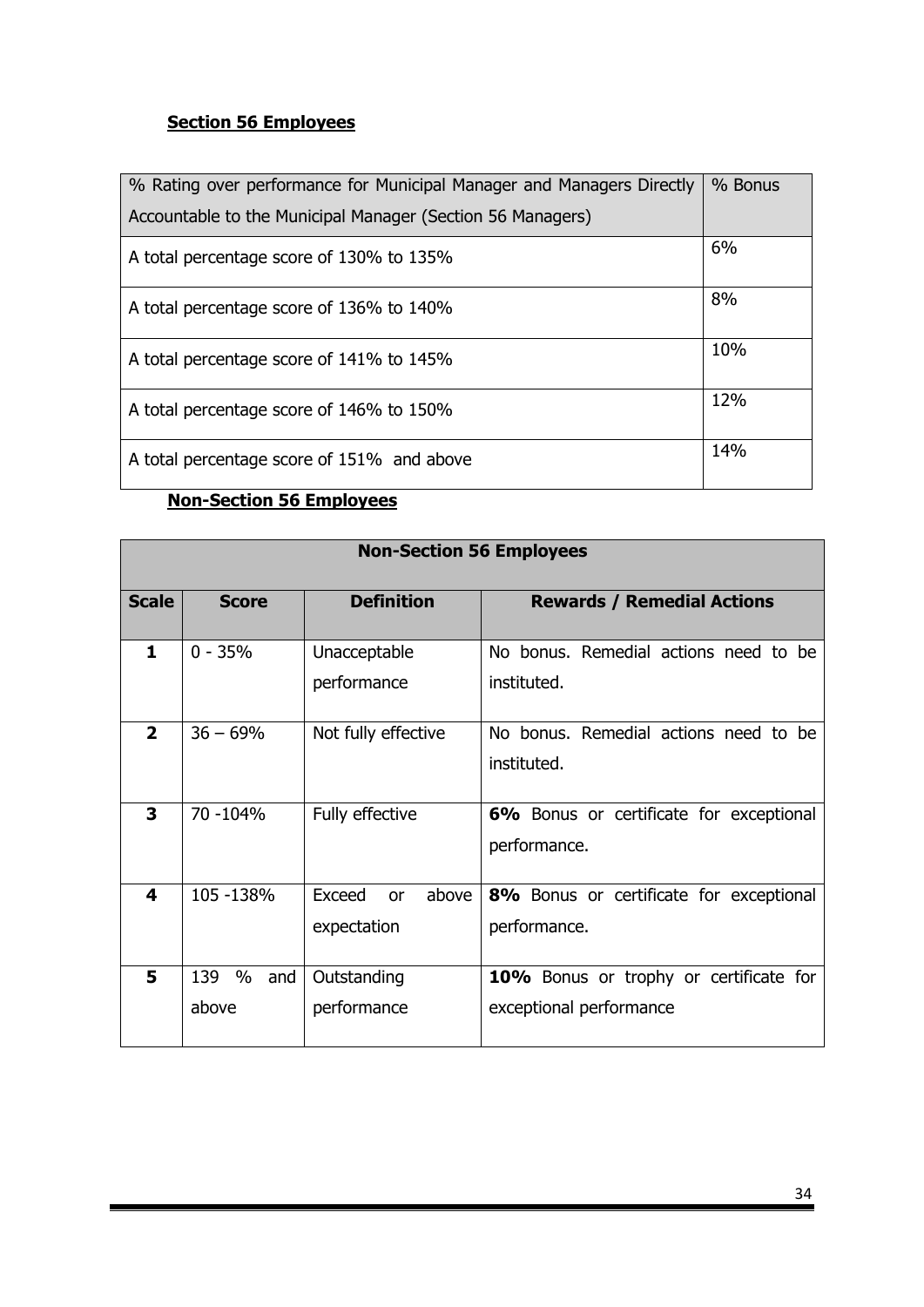# **17. PERSONAL DEVELOPMENT PLAN**

The municipality is committed to the continuous training and development of its employees to achieve its vision, mission and strategic objectives also empowering employees. The municipality needs to manage training and development within the ambit of relevant national policies and legislations.

To ensure the necessary linkage with performance management, the municipality's PMS provides for the Personal Development of employees to be included in their annual Performance Plans. Such approach will ensure the alignment of individual performance objectives to the municipality's strategic objectives and that training and development needs are also identified during the performance management and appraisal process.

Personal development entails increasing the capacity of employees to perform. During the processes of monitoring and review, deficiencies in performance that become evident should be addressed. Personal growth and developmental needs identified and plans to action them must be documented in a personal development plan and implementation must take place within set time frames.

## **18. MANAGEMENT OF POOR OR UNSATISFACTORY PERFORMANCE**

In case of unsatisfactory performance, Managers shall manage the employee's performance closely; the Municipality shall also provide systematic remedial or development support to assist the employees to improve their performances through counselling, coaching, training and Employee Assistance Programmes.

After exhausting all support and remedial systems by the employer, including being formally registered with an incapacity programme, but the employee does not show any improvement, there may be consideration of discharging the employee for unfitness or incapacity to carry out his or her duties as a last option. This process will be guided by the principles as enshrined in the treatment of employees in probation as contained in Schedule 8 section 8(1-4)of the Labour Relations Act 66 of 1995.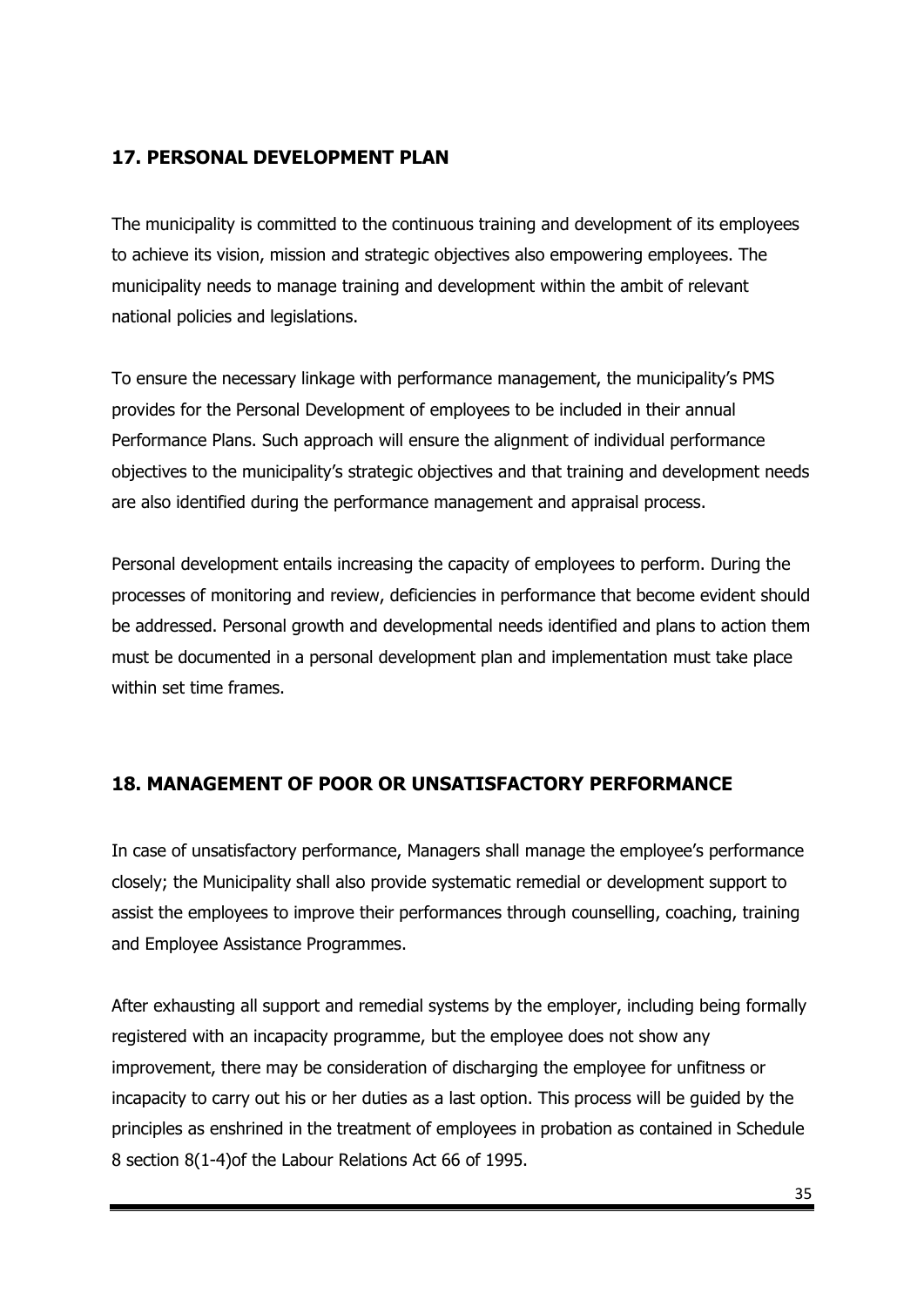## **To improve performance, the appropriate response strategy should be Chosen**

- Training and sourcing additional capacity can be useful where skills and capacity shortages are identified.
- Change management and education programmes can address organisational culture issues.
- The revision of strategy by key decision-makers can address shortcomings in this regard.
- Consideration of alternative service delivery strategies should be explored

# **19. OBLIGATIONS OF THE MUNICIPALITY**

The municipality must-

- Create an enabling environment to facilitate effective performance by the employee,
- Provide access to skills development and capacity building opportunities,
- Work collaboratively with the employee to solve problems and generate solutions to common problems that may impact on the performance of the employee,
- On the request of the employee delegate such powers reasonably required by the employee to enable him/her to meet the performance objectives and targets established in terms of the agreement,
- Make available to the employee such resources as the employee may reasonably require from time to time assisting him/her to meet performance objectives and targets established in terms of the agreement.

## **20. CONFIDENTIALITY**

All members involved in performance assessments must maintain confidentiality on all scores and performance outcomes obtained during the assessment process. Only Managers are allowed to discuss the outcomes of the assessment with their subordinates. Unlawful disclosure of information prior or after notification of employees about their performance outcomes shall constitute misconduct. All panel members will have to complete the Dr. JS Moroka Local Municipality Declaration of Confidentiality on the day of each assessment.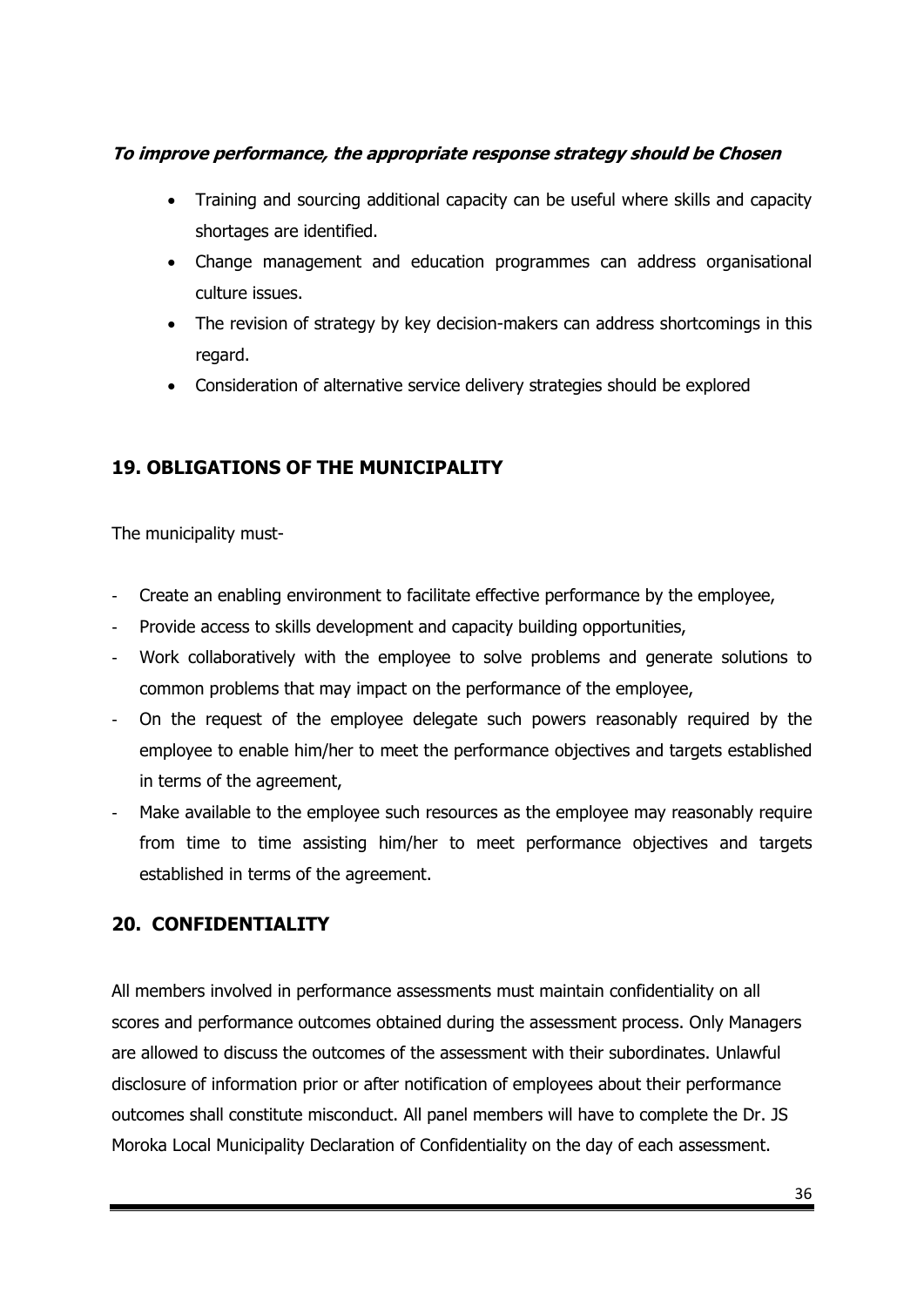The municipality will maintain records of performance related proceedings manually until the implementation of the electronic/automated system. Records of performance agreements, plans quarterly reviews and annual assessments will be maintained at the Performance Management Unit for the following purposes;

- Track changes in the performance agreements (Revised targets and time frames
- Use as reference material should disputes arise.
- Meet the statutory reporting requirements to different stakeholders in terms of section 34(3) of the Municipal Performance Regulations and the MFMA, Section 53 (3) (b)

## **21. APPEALS PROCEDURE**

## 21.1 **Municipal Manager**

In a case of the Municipal Manager, he/she will apply for the review of the performance outcome to the MEC for Cooperative Governance and Traditional Affairs in the province within 14 working days from the date of receipt of assessment results. Then the MEC will, within thirty (30) days of receipt of a formal dispute mediate on the matter.

# 21.2 **Managers Directly Accountable to the Municipal Manager (Section 56 Managers)**

Managers directly accountable to the Municipal Manager may apply to the Executive Mayor within 14 working days from the date of receipt of assessment results for the review of performance outcome. The Executive Mayor must mediate on the matter within 30 days of receipt of a formal dispute.